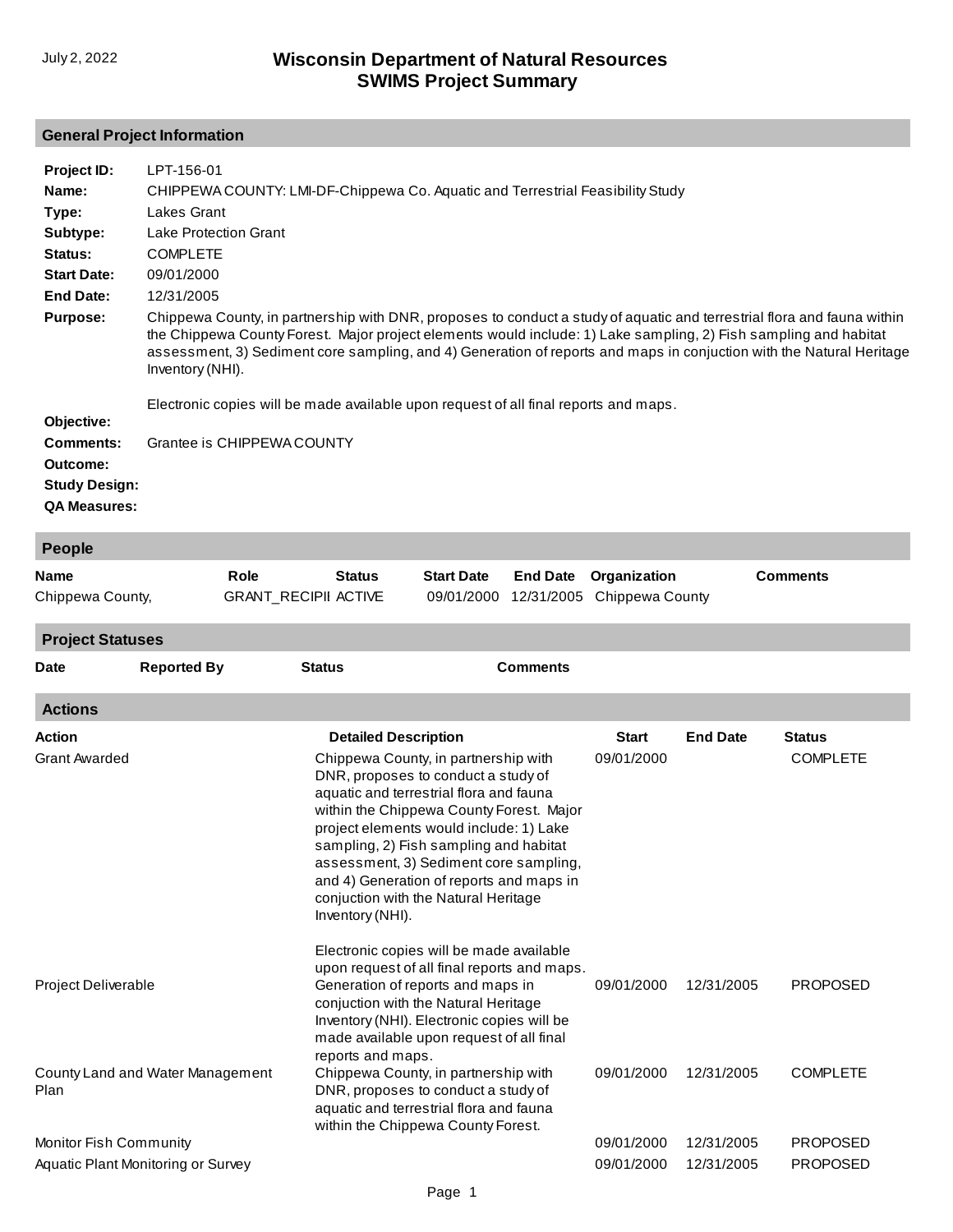| <b>Action</b>                     | <b>Detailed Description</b> | <b>Start</b> | <b>End Date</b> | <b>Status</b>   |
|-----------------------------------|-----------------------------|--------------|-----------------|-----------------|
| <b>Lakes Protection Grant</b>     |                             | 09/01/2000   | 12/31/2005      | <b>PROPOSED</b> |
| Monitor Water Quality or Sediment |                             | 09/01/2000   | 12/31/2005      | <b>PROPOSED</b> |
| <b>Monitoring Stations</b>        |                             |              |                 |                 |
|                                   |                             |              |                 |                 |

| <b>Station ID</b> | <b>Name</b>                      | <b>Comments</b> |
|-------------------|----------------------------------|-----------------|
| FB                | Field Blank No Location          |                 |
| 10002026          | Harwood Lake #1                  |                 |
| 10002027          | Harwood Lake #2                  |                 |
| 10001991          | Hay Meadow Flowage #2            |                 |
| 093075            | Little Plummer Lake - Deep Point |                 |
| 10001094          | Willow Creek Flowage #2          |                 |
| 10002123          | Worden Lake                      |                 |

#### **Assessment Units**

| <b>WBIC</b> | <b>Segment</b> | <b>Local Name</b>    | <b>Official Name</b>    |
|-------------|----------------|----------------------|-------------------------|
| 151600      |                | <b>Unnamed Lake</b>  | Unnamed                 |
| 1831600     | 1              | Ace-In-The-Hole Lake | Ace-In-The-Hole Lake    |
| 1832700     | 1              | <b>Bass Lake</b>     | <b>Bass Lake</b>        |
| 1833500     | 1              | <b>Bass Lakes</b>    | <b>Bass Lakes</b>       |
| 1833600     | 1              | <b>Bass Lakes</b>    | <b>Bass Lakes</b>       |
| 1834400     | 1              | <b>Beaver Lake</b>   | <b>Beaver Lake</b>      |
| 1834700     | 1              | <b>Beaver Lake</b>   | <b>Beaver Lake</b>      |
| 1835400     | 1              | <b>Big Twin Lake</b> | <b>Big Twin Lake</b>    |
| 1836300     | 1              | Bog Lake             | Bog Lake                |
| 1836600     | 1              | <b>Boot Lake</b>     | Boot Lake               |
| 1838200     | 1              | <b>Burnt Lake</b>    | <b>Burnt Wagon Lake</b> |
| 1838400     | 1              | Cadotte Lake         | Cadotte Lake            |
| 1838900     | 1              | Camp Lake            | Camp Lake               |
| 1839900     | 1              | <b>Cather Lake</b>   | Cather Lake             |
| 1840500     | 1              | <b>Chick Lake</b>    | <b>Chick Lake</b>       |
| 1840600     | 1              | <b>Chick Lake</b>    | Chick Lake              |
| 1841000     | 1              | Cindy Lake           | Cindy Lake              |
| 1841100     | 1              | Clear Lake           | Clear Lake              |
| 1841200     | 1              | Clear Lake           | Clear Lake              |
| 1843000     | 1              | Dam Lake             | Dam Lake                |
| 1845300     | 1              | Dog Island Lake      | Dog Island Lake         |
| 1845700     | 1              | Dorothy Lake         | Dorothy Lake            |
| 1846100     | 1              | Dumke Lake           | Dumke Lake              |
| 1846400     | 1              | Triple Lake, East    | <b>Triple Lakes</b>     |
| 1846500     | 1              | Weeks Lake, East     | Weeks Lake, East        |
| 1846600     | 1              | Eagle Lake           | Eagle Lake              |
| 1847600     | 1              | Evans Lake           | Evans Lake              |
| 1849200     | 1              | Fishpole Lake        | Fishpole Lake           |
| 1849800     | 1              | Fur Farm Lake        | Fur Farm Lake           |
| 1852700     | 1              | Hartnan Lake         | Hartnan Lake            |
| 1852800     | 1              | Harwood Lakes        | Harwood Lakes           |
| 1852900     | 1              | Hardwood Lake No.2   | Harwood Lakes           |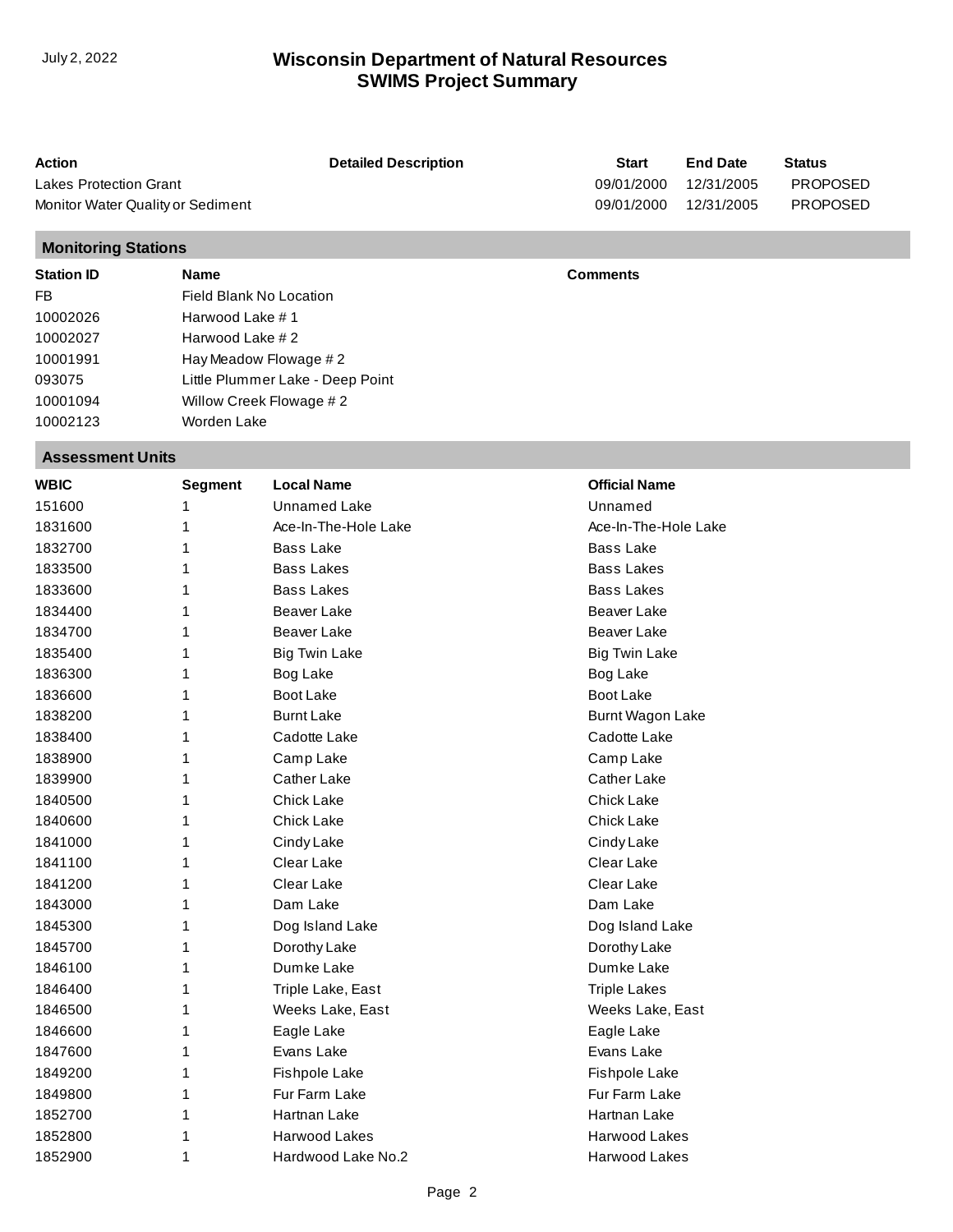| WBIC    | Segment | <b>Local Name</b>            | <b>Official Name</b>         |
|---------|---------|------------------------------|------------------------------|
| 1853100 | 1       | Harwood Lakes                | Harwood Lakes                |
| 1853300 | 1       | <b>Hay Lake</b>              | Hay Lake                     |
| 1853400 | 1       | <b>Hemlock Lake</b>          | Hemlock Lake                 |
| 1853600 | 1       | Himple Lake                  | Himple Lake                  |
| 1853700 | 1       | Hodge Lake (Lake Harriet)    | Hodge Lake                   |
| 1854200 | 1       | Horseshoe Lake               | Horseshoe Lake               |
| 1854300 | 1       | Horseshoe Lake               | Horseshoe Lake               |
| 1854400 | 1       | Horseshoe Lake               | Horseshoe Lake               |
| 1855100 | 1       | Howe Lake                    | Howe Lake                    |
| 1855700 | 1       | Jacks Lake                   | Jacks Lake                   |
| 1856300 | 1       | Jeanstow Lake                | Jeanstow Lake                |
| 1857800 | 1       | <b>Kettle Lake</b>           | <b>Kettle Lake</b>           |
| 1858300 | 1       | Knickerbocker Lake           | Knickerbocker Lake           |
| 1860100 | 1       | Leo Joerg Lake               | Leo Joerg Lake               |
| 1860500 | 1       | Little Bass Lake             | Little Bass Lake             |
| 1860800 | 1       | Little Beaver Lake           | Little Beaver Lake           |
| 1862600 | 1       | Little Twin Lake             | Little Twin Lake             |
| 1862700 | 1       | Logger Lake                  | Logger Lake                  |
| 1862800 | 1       | Long Lake                    | Long Lake                    |
| 1863000 | 1       | Loon Lake                    | Loon Lake                    |
| 1863300 | 1       | Lost Lake                    | Lost Lake                    |
| 1865600 | 1       | Mcdonald Lake                | McDonald Lake                |
| 1865900 | 1       | <b>Metcalf Lake</b>          | <b>Metcalf Lake</b>          |
| 1867500 | 1       | Moon Lake                    | Moon Lake                    |
| 1867800 | 1       | Mud Lake                     | Mud Lake                     |
| 1869000 | 1       | Calkins Lake, North          | <b>Calkins North Lake</b>    |
| 1869300 | 1       | Shattuck Lake, North         | North Shattuck Lake          |
| 1869600 | 1       | North Triple Lake            | Triple Lake, North           |
| 1870700 | 1       | Number One Lake              | Number One Lake              |
| 1871100 | 1       | North Of North Shattuck Lake | North of North Shattuck Lake |
| 1871200 | 1       | Nut Lake                     | Nut Lake                     |
| 1872300 | 1       | Parker Lake                  | Parker Lake                  |
| 1872600 | 1       | Pauls Lake                   | Pauls Lake                   |
| 1872800 | 1       | Payne Lake                   | Payne Lake                   |
| 1874200 | 1       | Pheffercorn                  | Pheffercorn Lake             |
| 1874300 | 1       | Pickerel Lake                | Pickerel Lake                |
| 1874900 | 1       | <b>Planning Lake</b>         | <b>Planning Lake</b>         |
| 1875500 | 1       | Popple Point Lake            | Popple Point Lake            |
| 1876100 | 1       | Rassmusson Lake              | Rassmusson Lake              |
| 1876200 | 1       | Rat Lake                     | Rat Lake                     |
| 1876300 | 1       | Rattz Lake                   | Rattz Lake                   |
| 1876900 | 2       | <b>Riley Lake</b>            | <b>Riley Lake</b>            |
| 1877300 | 1       | Rock Lake                    | Rock Lake                    |
| 1877600 | 1       | Roedecker Lake               | Roedecker Lake               |
| 1877700 | 1       | Roger Lake                   | Roger Lake                   |
| 1877800 | 1       | Roger Lake No. 2             | Roger Lake No. 2             |
| 1878500 | 1       | Ruby Lake                    | Ruby Lake                    |
| 1879300 | 1       | Shattuck Lake, South         | South Shattuck Lake          |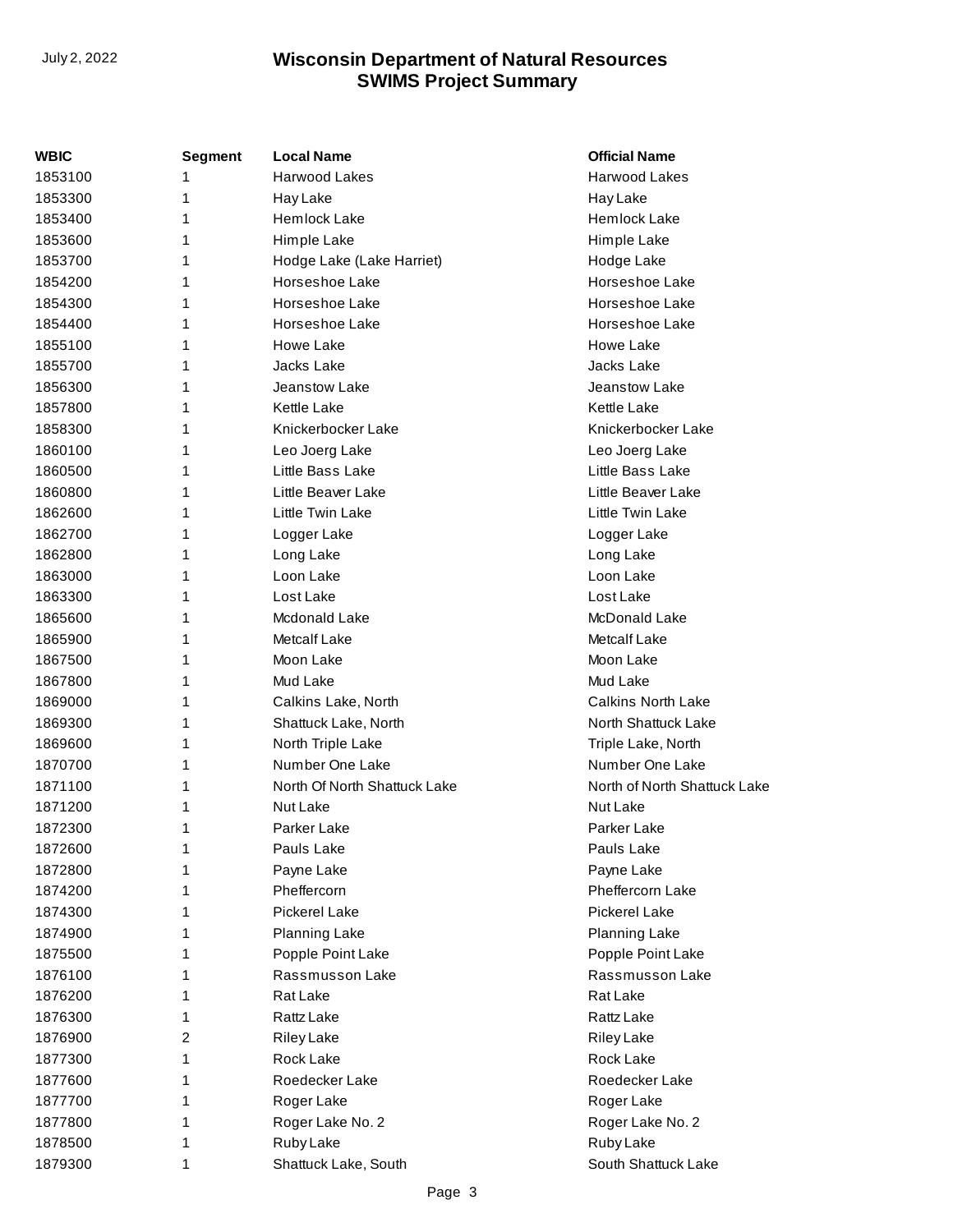| <b>WBIC</b> | <b>Segment</b> | <b>Local Name</b>   | <b>Official Name</b> |
|-------------|----------------|---------------------|----------------------|
| 1879700     | 1              | Salisbury Lake      | Salisbury Lake       |
| 1880000     | 1              | Sand Lake           | Sand Lake            |
| 1880000     | 2              | Sand Lake           | Sand Lake            |
| 1881000     | 1              | Silver Lake         | Silver Lake          |
| 1881700     | 1              | Snake Lake          | Snake Lake           |
| 1883000     | 1              | Spruce Lake         | Spruce Lake          |
| 1883300     | 1              | <b>Stanley Lake</b> | Stanley Lake         |
| 1883400     | 1              | Star Lake           | Star Lake            |
| 1884900     | 1              | Tallman Lake        | Tallman Lake         |
| 1885200     | 1              | <b>Taylor Lake</b>  | <b>Taylor Lake</b>   |
| 1886300     | 1              | <b>Tram Lake</b>    | <b>Tram Lake</b>     |
| 1886800     | 1              | <b>Turk Lake</b>    | <b>Turk Lake</b>     |
| 1886900     | 1              | <b>Turtle Lake</b>  | <b>Turtle Lake</b>   |
| 1887500     | 1              | Two Island Lake     | Two Island Lake      |
| 1890900     | 1              | Un Lake             | Unnamed              |
| 1891000     | 1              | Un Lake             | Unnamed              |
| 1891100     | 1              | Un Lake             | Unnamed              |
| 1891300     | 1              | Un Lake             | Unnamed              |
| 1892100     | 1              | Un Lake             | Unnamed              |
| 1892200     | 1              | Un Lake             | Unnamed              |
| 1892900     | 1              | Un Lake             | Unnamed              |
| 1893000     | 1              | Un Lake             | Unnamed              |
| 1893200     | 1              | Un Lake             | Unnamed              |
| 1893300     | 1              | Un Lake             | Unnamed              |
| 1893400     | 1              | Un Lake             | Unnamed              |
| 1893500     | 1              | Un Lake             | Unnamed              |
| 1893600     | 1              | Un Lake             | Unnamed              |
| 1893700     | 1              | Un Lake             | Unnamed              |
| 1893800     | 1              | Un Lake             | Unnamed              |
| 1893900     | 1              | Un Lake             | Unnamed              |
| 1894000     | 1              | Un Lake             | Unnamed              |
| 1894100     | 1              | Un Lake             | Unnamed              |
| 1895000     | 1              | Un Lake             | Unnamed              |
| 1895100     | 1              | Un Lake             | Unnamed              |
| 1895200     | 1              | Un Lake             | Unnamed              |
| 1895300     | 1              | Un Lake             | Unnamed              |
| 1895350     | 1              | Local Water         | Unnamed              |
| 1895400     | 1              | Un Lake             | Unnamed              |
| 1895500     | 1              | Un Lake             | Unnamed              |
| 1895600     | 1              | Un Lake             | Unnamed              |
| 1895700     | 1              | Un Lake             | Unnamed              |
| 1895800     | 1              | Un Lake             | Unnamed              |
| 1895900     | 1              | Un Lake             | Unnamed              |
| 1896000     | 1              | Un Lake             | Unnamed              |
| 1896100     | 1              | Un Lake             | Unnamed              |
| 1896200     | 1              | Un Lake             | Unnamed              |
| 1896300     | 1              | Un Lake             | Unnamed              |
| 1896400     | 1              | Un Lake             | Unnamed              |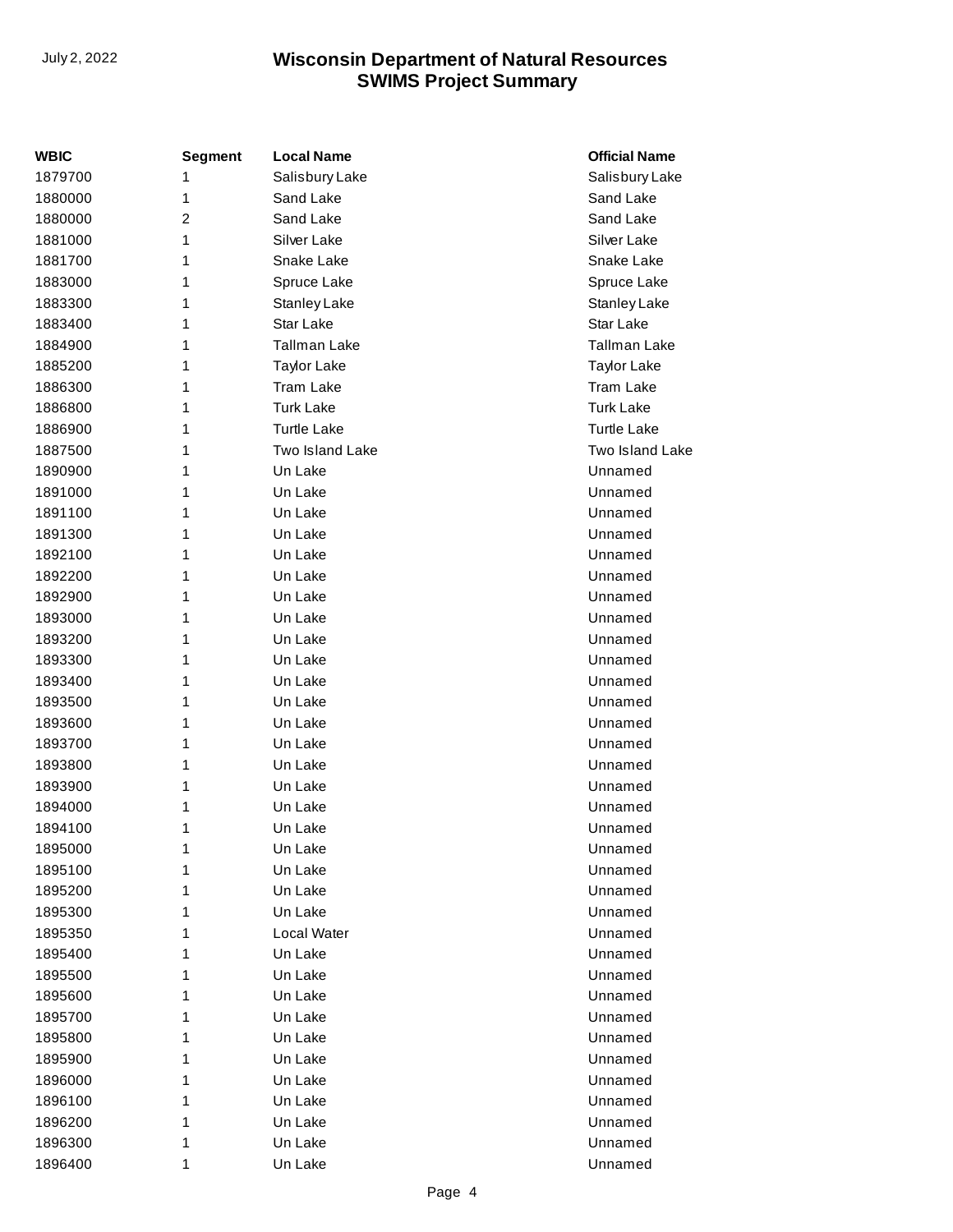| WBIC    | <b>Segment</b> | <b>Local Name</b>   | <b>Official Name</b> |
|---------|----------------|---------------------|----------------------|
| 1896500 | 1              | Un Lake             | Unnamed              |
| 1896600 | 1              | Un Lake             | Unnamed              |
| 1896700 | 1              | Un Lake             | Unnamed              |
| 1896800 | 1              | Un Lake             | Unnamed              |
| 1896900 | 1              | Un Lake             | Unnamed              |
| 1896925 | 1              | Un Lake             | Unnamed              |
| 1897000 | 1              | Un Lake             | Unnamed              |
| 1897100 | 1              | Un Lake             | Unnamed              |
| 1897150 | 1              | Un Lake             | Unnamed              |
| 1897160 | 1              | Un Lake             | Unnamed              |
| 1897200 | 1              | Un Lake             | Unnamed              |
| 1897300 | 1              | Un Lake             | Unnamed              |
| 1897400 | 1              | Un Lake             | Unnamed              |
| 1897450 | 1              | Un Lake             | Unnamed              |
| 1897500 | 1              | Un Lake             | Unnamed              |
| 1897570 | 1              | Un Lake             | Unnamed              |
| 1897600 | 1              | Un Lake             | Unnamed              |
| 1897690 | 1              | Un Lake             | Unnamed              |
| 1897695 | 1              | Un Lake             | Unnamed              |
| 1897700 | 1              | Un Lake             | Unnamed              |
| 1897750 | 1              | Local Water         | Unnamed              |
| 1897800 | 1              | Un Lake             | Unnamed              |
| 1897900 | 1              | Un Lake             | Unnamed              |
| 1897925 | 1              | Un Lake             | Unnamed              |
| 1898000 | 1              | Un Lake             | Unnamed              |
| 1898100 | 1              | Un Lake             | Unnamed              |
| 1898200 | 1              | Un Lake             | Unnamed              |
| 1898300 | 1              | Un Lake             | Unnamed              |
| 1898400 | 1              | Un Lake             | Unnamed              |
| 1898500 | 1              | <b>Unnamed Lake</b> | Unnamed              |
| 1898600 | 1              | Un Lake             | Unnamed              |
| 1898700 | 1              | Un Lake             | Unnamed              |
| 1898800 | 1              | Un Lake             | Unnamed              |
| 1898900 | 1              | Un Lake             | Unnamed              |
| 1899000 | 1              | Un Lake             | Unnamed              |
| 1902300 | 1              | Un Lake             | Unnamed              |
| 1902400 | 1              | Un Lake             | Unnamed              |
| 1902500 | 1              | Un Lake             | Unnamed              |
| 1902600 | 1              | Un Lake             | Unnamed              |
| 1902700 | 1              | Un Lake             | Unnamed              |
| 1902800 | 1              | Un Lake             | Unnamed              |
| 1902900 | 1              | Un Lake             | Unnamed              |
| 1903000 | 1              | Un Lake             | Unnamed              |
| 1903100 | 1              | Un Lake             | Unnamed              |
| 1903200 | 1              | Un Lake             | Unnamed              |
| 1903280 | 1              | Un Lake             | Unnamed              |
| 1903300 | 1              | Un Lake             | Unnamed              |
| 1903500 | 1              | Un Lake             | Unnamed              |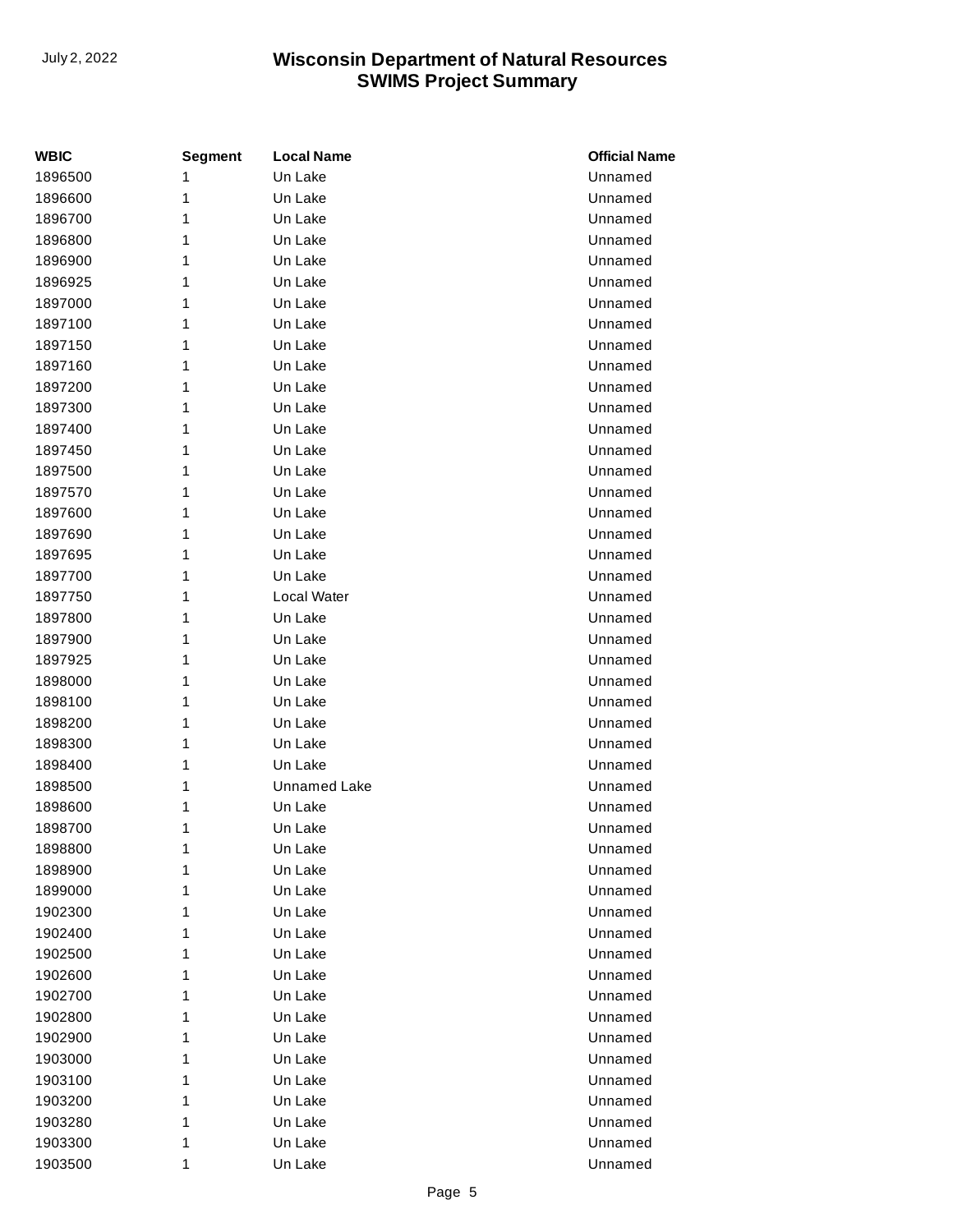| WBIC    | <b>Segment</b> | <b>Local Name</b> | <b>Official Name</b> |
|---------|----------------|-------------------|----------------------|
| 1903600 | 1              | Un Lake           | Unnamed              |
| 1903700 | 1              | Un Lake           | Unnamed              |
| 1903800 | 1              | Un Lake           | Unnamed              |
| 1903900 | 1              | Un Lake           | Unnamed              |
| 1904000 | 1              | Un Lake           | Unnamed              |
| 1904100 | 1              | Local Water       | Unnamed              |
| 1904200 | 1              | Un Lake           | Unnamed              |
| 1904300 | 1              | Un Lake           | Unnamed              |
| 1904400 | 1              | Un Lake           | Unnamed              |
| 1904500 | 1              | Un Lake           | Unnamed              |
| 1904600 | 1              | Un Lake           | Unnamed              |
| 1904700 | 1              | Un Lake           | Unnamed              |
| 1904800 | 1              | Un Lake           | Unnamed              |
| 1904900 | 1              | Un Lake           | Unnamed              |
| 1905000 | 1              | Un Lake           | Unnamed              |
| 1905100 | 1              | Un Lake           | Unnamed              |
| 1905200 | 1              | Un Lake           | Unnamed              |
| 1905300 | 1              | Un Lake           | Unnamed              |
| 1905400 | 1              | Un Lake           | Unnamed              |
| 1905500 | 1              | Un Lake           | Unnamed              |
| 1905600 | 1              | Un Lake           | Unnamed              |
| 1905700 | 1              | Un Lake           | Unnamed              |
| 1905800 | 1              | Un Lake           | Unnamed              |
| 1905900 | 1              | Un Lake           | Unnamed              |
| 1906000 | 1              | Un Lake           | Unnamed              |
| 1906100 | 1              | Un Lake           | Unnamed              |
| 1906300 | 1              | Un Lake           | Unnamed              |
| 1906400 | 1              | Un Lake           | Unnamed              |
| 1906500 | 1              | Un Lake           | Unnamed              |
| 1906600 | 1              | Un Lake           | Unnamed              |
| 1906700 | 1              | Un Lake           | Unnamed              |
| 1906800 | 1              | Un Lake           | Unnamed              |
| 1906900 | 1              | Un Lake           | Unnamed              |
| 1907000 | 1              | Un Lake           | Unnamed              |
| 1907050 | 1              | Local Water       | Unnamed              |
| 1907100 | 1              | Un Lake           | Unnamed              |
| 1907200 | 1              | Un Lake           | Unnamed              |
| 1907300 | 1              | Un Lake           | Unnamed              |
| 1907400 | 1              | Un Lake           | Unnamed              |
| 1907500 | 1              | Un Lake           | Unnamed              |
| 1907600 | 1              | Un Lake           | Unnamed              |
| 1907700 | 1              | Un Lake           | Unnamed              |
| 1907800 | 1              | Un Lake           | Unnamed              |
| 1907900 | 1              | Un Lake           | Unnamed              |
| 1908000 | 1              | Un Lake           | Unnamed              |
| 1908100 | 1              | Un Lake           | Unnamed              |
| 1908200 | 1              | Un Lake           | Unnamed              |
| 1908300 | 1              | Un Lake           | Unnamed              |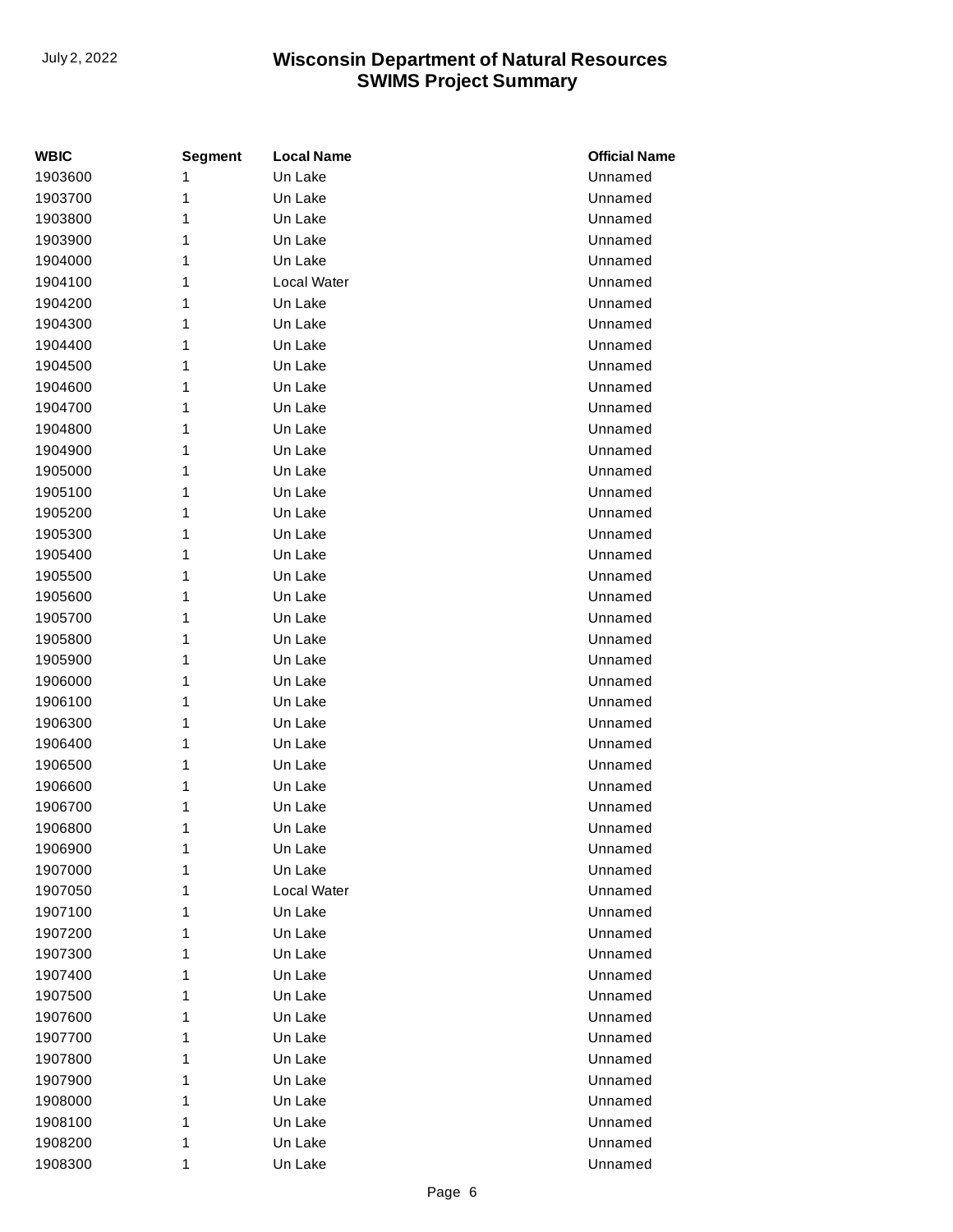| WBIC    | <b>Segment</b> | <b>Local Name</b> | <b>Official Name</b> |
|---------|----------------|-------------------|----------------------|
| 1908400 | 1              | Un Lake           | Unnamed              |
| 1908500 | 1              | Un Lake           | Unnamed              |
| 1908650 | 1              | Local Water       | Unnamed              |
| 1908700 | 1              | Un Lake           | Unnamed              |
| 1908800 | 1              | Un Lake           | Unnamed              |
| 1908900 | 1              | Un Lake           | Unnamed              |
| 1909000 | 1              | Un Lake           | Unnamed              |
| 1909100 | 1              | Un Lake           | Unnamed              |
| 1909200 | 1              | Un Lake           | Unnamed              |
| 1909300 | 1              | Un Lake           | Unnamed              |
| 1909400 | 1              | Un Lake           | Unnamed              |
| 1909600 | 1              | Un Lake           | Unnamed              |
| 1909700 | 1              | Un Lake           | Unnamed              |
| 1909800 | 1              | Un Lake           | Unnamed              |
| 1909900 | 1              | Un Lake           | Unnamed              |
| 1910000 | 1              | Un Lake           | Unnamed              |
| 1910100 | 1              | Un Lake           | Unnamed              |
| 1910200 | 1              | Un Lake           | Unnamed              |
| 1910300 | 1              | Un Lake           | Unnamed              |
| 1910400 | 1              | Un Lake           | Unnamed              |
| 1910500 | 1              | Un Lake           | Unnamed              |
| 1910600 | 1              | Un Lake           | Unnamed              |
| 1910700 | 1              | Un Lake           | Unnamed              |
| 1910800 | 1              | Un Lake           | Unnamed              |
| 1910900 | 1              | Un Lake           | Unnamed              |
| 1911000 | 1              | Un Lake           | Unnamed              |
| 1911100 | 1              | Un Lake           | Unnamed              |
| 1911200 | 1              | Un Lake           | Unnamed              |
| 1911300 | 1              | Un Lake           | Unnamed              |
| 1911400 | 1              | Un Lake           | Unnamed              |
| 1911500 | 1              | Un Lake           | Unnamed              |
| 1911600 | 1              | Un Lake           | Unnamed              |
| 1911700 | 1              | Un Lake           | Unnamed              |
| 1911800 | 1              | Un Lake           | Unnamed              |
| 1911900 | 1              | Un Lake           | Unnamed              |
| 1912000 | 1              | Un Lake           | Unnamed              |
| 1912100 | 1              | Un Lake           | Unnamed              |
| 1912200 | 1              | Un Lake           | Unnamed              |
| 1912300 | 1              | Un Lake           | Unnamed              |
| 1912400 | 1              | Un Lake           | Unnamed              |
| 1912500 | 1              | Un Lake           | Unnamed              |
| 1912600 | 1              | Un Lake           | Unnamed              |
| 1912700 | 1              | Un Lake           | Unnamed              |
| 1912800 | 1              | Un Lake           | Unnamed              |
| 1912900 | 1              | Un Lake           | Unnamed              |
| 1913000 | 1              | Un Lake           | Unnamed              |
| 1913100 | 1              | Un Lake           | Unnamed              |
| 1913200 | 1              | Un Lake           | Unnamed              |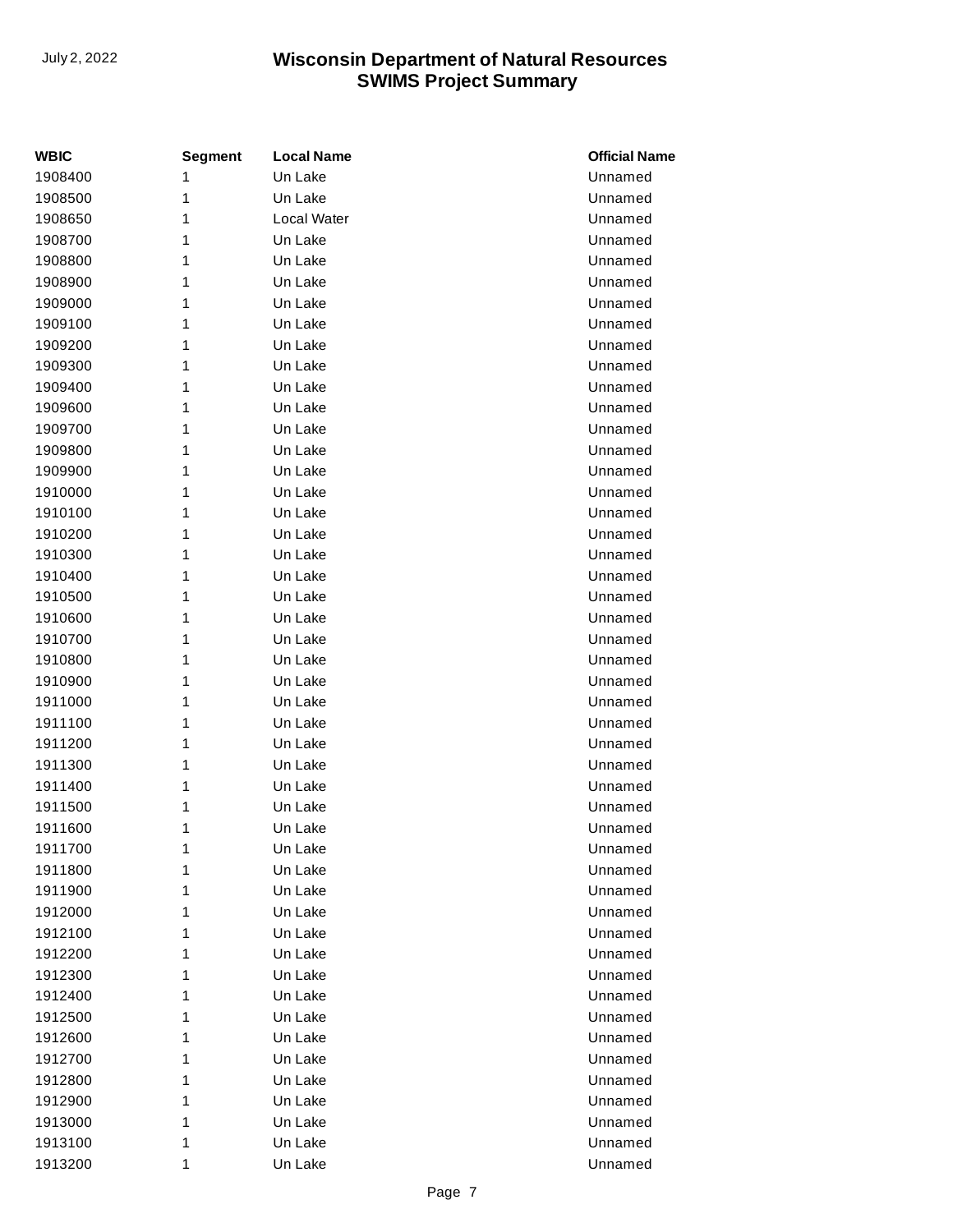| WBIC    | <b>Segment</b> | <b>Local Name</b>                    | <b>Official Name</b>     |
|---------|----------------|--------------------------------------|--------------------------|
| 1913300 | 1              | Un Lake                              | Unnamed                  |
| 1913400 | 1              | <b>Unnamed Lake</b>                  | Unnamed                  |
| 1913500 | 1              | Un Lake                              | Unnamed                  |
| 1913700 | 1              | Un Lake                              | Unnamed                  |
| 1913800 | 1              | Un Lake                              | Unnamed                  |
| 1913900 | 1              | Un Lake                              | Unnamed                  |
| 1914000 | 1              | Un Lake                              | Unnamed                  |
| 1914100 | 1              | Un Lake                              | Unnamed                  |
| 1914200 | 1              | Local Water                          | Unnamed                  |
| 1914300 | 1              | Un Lake                              | Unnamed                  |
| 1914400 | 1              | Un Lake                              | Unnamed                  |
| 1914500 | 1              | Un Lake                              | Unnamed                  |
| 1914600 | 1              | Un Lake                              | Unnamed                  |
| 1914700 | 1              | Un Lake                              | Unnamed                  |
| 1914800 | 1              | Un Lake                              | Unnamed                  |
| 1914900 | 1              | Un Lake                              | Unnamed                  |
| 1915000 | 1              | Un Lake                              | Unnamed                  |
| 1915100 | 1              | Un Lake                              | Unnamed                  |
| 1915200 | 1              | Un Lake                              | Unnamed                  |
| 1915300 | 1              | Un Lake                              | Unnamed                  |
| 1915400 | 1              | Un Lake                              | Unnamed                  |
| 1915500 | 1              | Un Lake                              | Unnamed                  |
| 1915600 | 1              | Un Lake                              | Unnamed                  |
| 1915700 | 1              | Un Lake                              | Unnamed                  |
| 1915800 | 1              | Un Lake                              | Unnamed                  |
| 1915900 | 1              | Un Lake                              | Unnamed                  |
| 1916000 | 1              | Un Lake                              | Unnamed                  |
| 1916100 | 1              | Un Lake                              | Unnamed                  |
| 1916200 | 1              | Un Lake                              | Unnamed                  |
| 1916300 | 1              | Un Lake                              | Unnamed                  |
| 1916400 | 1              | Un Lake                              | Unnamed                  |
| 1916500 | 1              | Un Lake                              | Unnamed                  |
| 1916600 | 1              | Un Lake                              | Unnamed                  |
| 1916700 | 1              | Un Lake                              | Unnamed                  |
| 1916800 | 1              | Un Lake                              | Unnamed                  |
| 1921200 | 1              | Un Lake                              | Unnamed                  |
| 1925800 | 1              | Un Lake                              | Unnamed                  |
| 2043700 | 1              | <b>Upper Twin Lake</b>               | <b>Upper Twin Lake</b>   |
| 2044300 | 1              | <b>West Calkins Lake</b>             | <b>West Calkins Lake</b> |
| 2044700 | 1              | Triple Lake, West                    | Triple Lake, West        |
| 2044900 | 1              | Weeks Lake, West                     | <b>Weeks Lakes</b>       |
| 2045700 | 1              | Wesley Lake                          | Wesley Lake              |
| 2047200 | 1              | Worden Lake                          | Worden Lake              |
| 2050000 | 5              | Chippewa River                       | Chippewa River           |
| 2050000 | 6              | Chippewa R At L Wissota              | Chippewa River           |
| 2050000 | 7              | Chippewa River                       | Chippewa River           |
| 2050000 | 8              | Chippewa River (At Holcombe Flowage) | Chippewa River           |
| 2050000 | 9              | Chippewa River                       | Chippewa River           |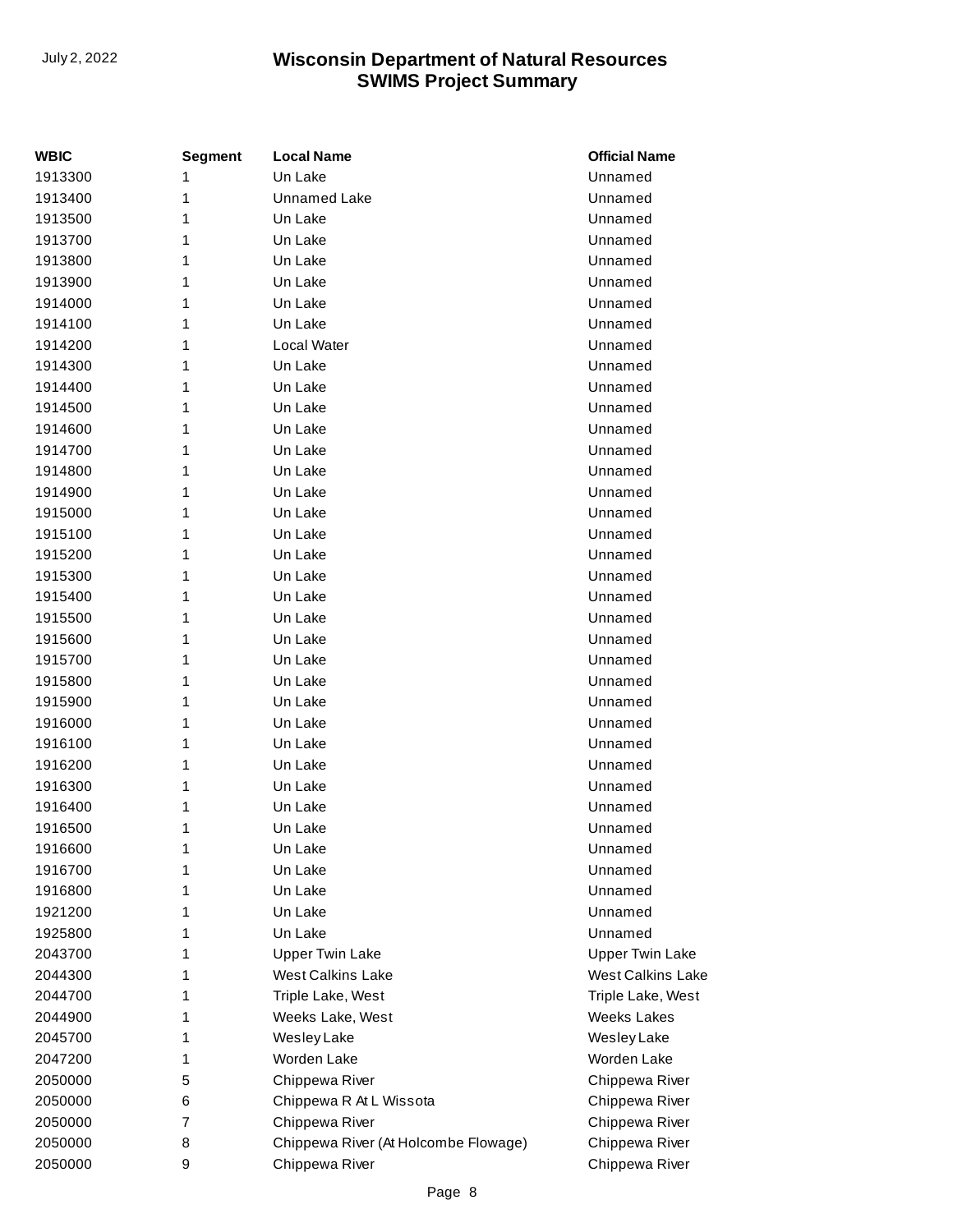| WBIC    | <b>Segment</b> | <b>Local Name</b>           | <b>Official Name</b>        |
|---------|----------------|-----------------------------|-----------------------------|
| 2082400 | 4              | Eighteenmile Creek          | Eighteenmile Creek          |
| 2082700 | $\overline{c}$ | <b>Running Valley Creek</b> | <b>Running Valley Creek</b> |
| 2083150 | 1              | Creek 12-13 (T29N, R10W)    | Unnamed                     |
| 2084000 | 3              | Trout Creek (T30N, R10W)    | <b>Trout Creek</b>          |
| 2084300 | 1              | South Fork Trout Creek      | South Fork Trout Creek      |
| 2084400 | 1              | Un Lake                     | Unnamed                     |
| 2084700 | 1              | Beaver Creek (T31N, R10W)   | <b>Beaver Creek</b>         |
| 2086100 | 1              | Sand Creek                  | Sand Creek                  |
| 2086300 | 1              | <b>Spring Brook</b>         | <b>Spring Brook</b>         |
| 2086400 | 1              | Creek 8-3 (T31N, R10W)      | Unnamed                     |
| 2089400 | 1              | <b>Tenmile Creek</b>        | <b>Tenmile Creek</b>        |
| 2091400 | 1              | <b>Beaver Creek</b>         | <b>Beaver Creek</b>         |
| 2091900 | 1              | <b>Twin Lake West</b>       | Twin Lake, West             |
| 2092000 | 1              | Twin Lake East              | Twin Lake, East             |
| 2092200 | 1              | Un Lake                     | Unnamed                     |
| 2092400 | 1              | Little Pine Lake            | Little Pine Lake            |
| 2092500 | 1              | Axehandle Lake              | Axhandle Lake               |
| 2092700 | 1              | Dark Lake                   | Dark Lake                   |
| 2092800 | 1              | Silver Lake                 | Silver Lake                 |
| 2092900 | 1              | Pine Lake                   | Pine Lake                   |
| 2120800 | 5              | <b>Elk Creek</b>            | <b>Elk Creek</b>            |
| 2121700 | 1              | Creek 17-11 (T28N, R10W)    | Unnamed                     |
| 2121900 | 1              | <b>Big Elk Creek</b>        | <b>Big Elk Creek</b>        |
| 2122100 | 1              | Creek 5-16 (T28N, R10W)     | Unnamed                     |
| 2122200 | 1              | Creek 4-2 (T28N, R10W)      | Unnamed                     |
| 2122300 | 1              | Creek 35-12 (T29N, R10W)    | Unnamed                     |
| 2125100 | 1              | <b>Sherman Creek</b>        | Sherman Creek               |
| 2128200 | 1              | <b>Fivemile Creek</b>       | <b>Fivemile Creek</b>       |
| 2128700 | 2              | Sevenmile Creek             | Sevenmile Creek             |
| 2128900 | 1              | Ninemile Creek North        | Ninemile Creek -North       |
| 2128900 | 2              | Ninemile Creek (North)      | Ninemile Creek -North       |
| 2129600 | 1              | Pine Creek (T27N, R7W)      | <b>Pine Creek</b>           |
| 2133300 | 1              | Hay Creek (T28N, R5W)       | Hay Creek                   |
| 2133300 | $\overline{c}$ | Hay Creek                   | Hay Creek                   |
| 2133300 | 3              | Hay Creek                   | Hay Creek                   |
| 2134100 | 1              | Un Lake                     | Unnamed                     |
| 2134200 | 1              | Muskrat Creek               | Muskrat Creek               |
| 2134200 | $\overline{c}$ | Muskrat Creek               | Muskrat Creek               |
| 2134400 | $\overline{c}$ | Unnamed Trib to Muskrat Cr  | Unnamed                     |
| 2146000 | 1              | <b>Wolf River</b>           | <b>Wolf River</b>           |
| 2146000 | 3              | <b>Wolf River</b>           | <b>Wolf River</b>           |
| 2146000 | 4              | <b>Wolf River</b>           | <b>Wolf River</b>           |
| 2146100 | 2              | Swim Creek (Swan)           | Swim Creek                  |
| 2146600 | 1              | Roger Creek                 | Roger Creek                 |
| 2146800 | 1              | Local Water                 | Unnamed                     |
| 2146900 | 1              | Local Water                 | Unnamed                     |
| 2147000 | 1              | Local Water                 | Unnamed                     |
| 2147200 | 1              | Chapman Lake                | Chapman Lake                |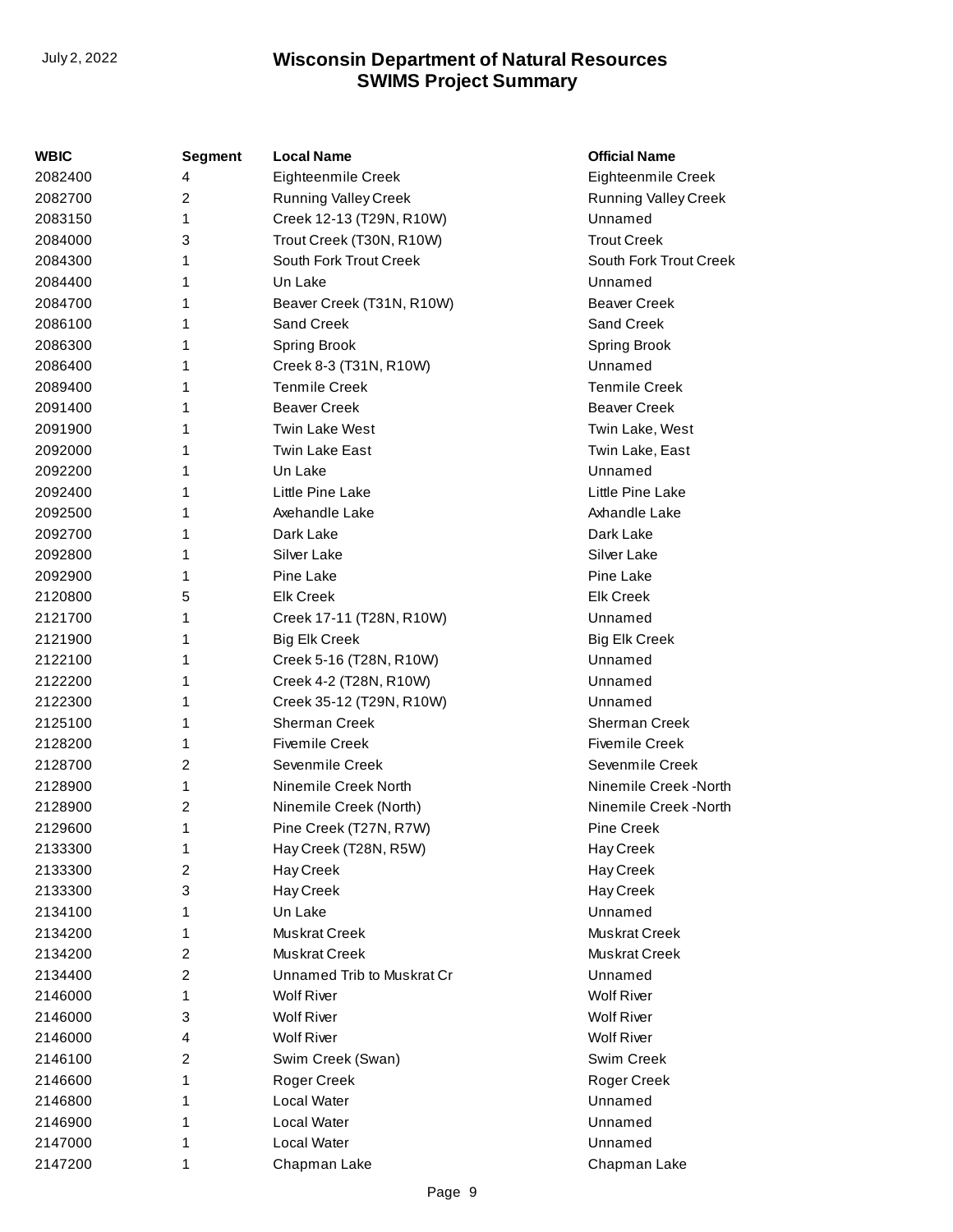| WBIC    | <b>Segment</b> | <b>Local Name</b>               | <b>Official Name</b>          |
|---------|----------------|---------------------------------|-------------------------------|
| 2147300 |                | <b>Little Otter Creek</b>       | Little Otter Creek            |
| 2150200 | 1              | <b>Hallie Lake</b>              | Lake Hallie, Lake Hallie 2    |
| 2150300 | 1              | Beaver Creek (T28N, R9W)        | <b>Beaver Creek</b>           |
| 2150400 | 1              | Trout Creek (T28N, R9W)         | <b>Trout Creek</b>            |
| 2150600 | 1              | Duncan Creek                    | Duncan Creek                  |
| 2150600 | 2              | Duncan Creek                    | Duncan Creek                  |
| 2150600 | 3              | Duncan Creek                    | Duncan Creek                  |
| 2150600 | 4              | Duncan Creek                    | Duncan Creek                  |
| 2150800 | 1              | Glen Lock Lake                  | Star Lake                     |
| 2151000 | 1              | Glen Loch Flowage               | Glen Loch Flowage             |
| 2151200 | 1              | <b>Tilden Mill Pond</b>         | Tilden Mill Pond              |
| 2151300 | 1              | Unnamed 13-7 (Tilden Creek)     | Unnamed                       |
| 2151300 | 2              | Tilden Cr                       | Unnamed                       |
| 2151400 | 1              | Little Hay Creek                | Little Hay Creek              |
| 2151400 | 2              | Little Hay Creek                | Little Hay Creek              |
| 2151400 | 4              | Little Hay Creek                | Little Hay Creek              |
| 2151500 | $\overline{c}$ | Hay Creek(T30N, R9W)            | Hay Creek                     |
| 2151550 | 1              | Creek 32-3 (T30N, R9W)          | Unnamed                       |
| 2151600 | 1              | Creek 36-6 (T30N, R10W)         | Unnamed                       |
| 2151700 | 1              | Creek 36-6 T30n R10w            | Unnamed                       |
| 2151900 |                | TRIBUTARY TO DUNCAN CREEK       | Unnamed                       |
| 2152100 |                | Como Lake                       | Como Lake (Bloomer Mill Pond) |
| 2152300 | 1              | Como Creek                      | Como Creek                    |
| 2152400 | 1              | Unnamed Creek 1-16 (T30N, R10W) | North Fork Como Creek         |
| 2152600 | 1              | Chippewa Falls Flowage          | Chippewa Falls Flowage 5555   |
| 2152800 |                | Wissota Lake                    | Lake Wissota                  |
| 2152800 | 2              | Little Lake Wissota             | Lake Wissota                  |
| 2152800 | 3              | Moon Bay                        | Lake Wissota                  |
| 2152800 | 4              | Lake Wissota State Park Beach   | Lake Wissota                  |
| 2152900 | 1              | <b>Frederick Creek</b>          | <b>Frederick Creek</b>        |
| 2153000 | 1              | <b>Stillson Creek</b>           | <b>Stillson Creek</b>         |
| 2153200 | 1              | <b>Paint Creek</b>              | Paint Creek                   |
| 2153300 | 1              | South Fork Paint Creek          | South Fork Paint Creek        |
| 2153500 |                | <b>Silver Creek</b>             | <b>Silver Creek</b>           |
| 2153600 |                | <b>Brown Creek</b>              | <b>Brown Creek</b>            |
| 2153700 |                | <b>Clear Creek</b>              | <b>Clear Creek</b>            |
| 2153800 |                | <b>Wildcat Creek</b>            | <b>Wildcat Creek</b>          |
| 2154000 |                | <b>Alder Creek</b>              | <b>Alder Creek</b>            |
| 2154200 |                | Sherman Creek                   | Sherman Creek                 |
| 2154500 |                | <b>Yellow River</b>             | <b>Yellow River</b>           |
| 2154600 |                | Drywood Creek                   | Drywood Creek                 |
| 2154700 |                | <b>Dutch Creek</b>              | <b>Dutch Creek</b>            |
| 2154800 |                | <b>Big Drywood Creek</b>        | <b>Big Drywood Creek</b>      |
| 2154900 |                | Seth Creek                      | Seth Creek                    |
| 2155000 |                | Chap Creek                      | Chap Creek                    |
| 2155100 |                | Little Drywood Creek            | Little Drywood Creek          |
| 2155200 |                | Iron Creek                      | Iron Creek                    |
| 2155600 | 1              | Unnamed Trib to Yellow River    | Unnamed                       |
|         |                |                                 |                               |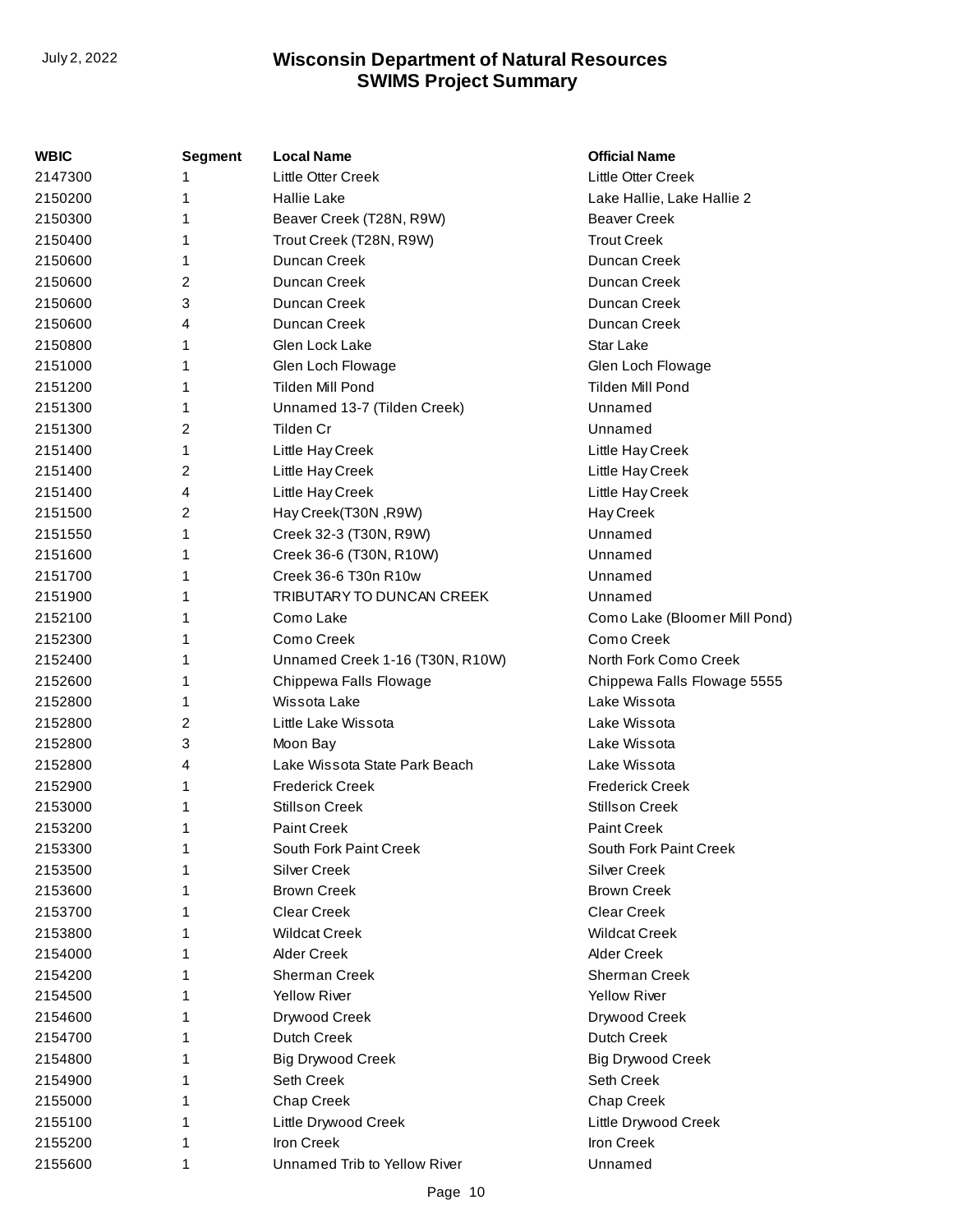| <b>WBIC</b> | <b>Segment</b> | <b>Local Name</b>        | <b>Official Name</b>          |
|-------------|----------------|--------------------------|-------------------------------|
| 2155900     |                | <b>Hennon Creek</b>      | <b>Hennon Creek</b>           |
| 2156000     | 1              | Slaughter House          | Slaughterhouse Creek          |
| 2156100     | 1              | Lotz Creek               | Lotz Creek                    |
| 2156200     | 1              | <b>Turner Creek</b>      | <b>Turner Creek</b>           |
| 2156300     | 1              | <b>Coldwater Creek</b>   | <b>Coldwater Creek</b>        |
| 2156400     | 1              | Unnamed Trib to Yellow R | Unnamed                       |
| 2156500     |                | Un Lake                  | Unnamed                       |
| 2156700     | 1              | <b>Withrow Lake</b>      | <b>Withrow Lake</b>           |
| 2156800     | 1              | <b>Otter Creek</b>       | <b>Otter Creek</b>            |
| 2156800     | 2              | <b>Otter Creek</b>       | <b>Otter Creek</b>            |
| 2157000     |                | Otter Lake               | Otter Lake (Brown)            |
| 2157700     | 1              | Hay Creek                | Hay Creek                     |
| 2157800     | 1              | <b>Pike Creek</b>        | Pike Creek                    |
| 2157900     | 1              | Pike Lake                | Pike Lake                     |
| 2158100     |                | Un Lake                  | Unnamed                       |
| 2158200     | 1              | <b>Christmas Creek</b>   | <b>Christmas Creek</b>        |
| 2158200     | 2              | <b>Christmas Creek</b>   | <b>Christmas Creek</b>        |
| 2158400     | 1              | <b>Elder Creek</b>       | <b>Elder Creek</b>            |
| 2159300     |                | Un Lake                  | Unnamed                       |
| 2159400     | 1              | Raven Lake               | Raven Lake                    |
| 2168700     | 1              | Jim Creek                | Jim Creek                     |
| 2168800     | 1              | Jim Lake                 | Jim Lake                      |
| 2168900     |                | O'Neill Creek            | O'Neil Creek                  |
| 2169000     | 1              | McCann Creek             | McCann Creek                  |
| 2169100     | 1              | Un Lake                  | Unnamed                       |
| 2169200     | 1              | Round Lake T32 R9w S14   | Round Lake                    |
| 2169400     | 1              | Un Lake                  | Unnamed                       |
| 2169500     | 1              | Un Lake                  | Unnamed                       |
| 2169800     | 1              | Un Lake                  | Unnamed                       |
| 2169900     | 1              | Un Lake                  | Unnamed                       |
| 2170000     |                | Un Lake                  | Unnamed                       |
| 2170200     | 1              | Little Buck Lake         | Little Buck Lake              |
| 2170300     | 1              | <b>Big Buck Lake</b>     | <b>Big Buck Lake</b>          |
| 2170400     | 1              | Round Lake               | Round Lake                    |
| 2170800     |                | Long Lake                | Long Lake                     |
| 2170900     | 1              | Un Lake                  | Unnamed                       |
| 2171000     | 1              | <b>Cornell Lake</b>      | Cornell Lake                  |
| 2171200     | 1              | Marsh-Miller Lake        | Marsh-Miller Lake (Mill Pond) |
| 2171400     | 1              | Mary Jane No.2           | Mary Jane Lake                |
| 2171500     | 1              | Mary Jane Lake No.1      | Mary Jane Lake                |
| 2171600     | 1              | Rock Lake                | Rock Lake                     |
| 2171800     | 1              | Mud Lake                 | Mud Lake                      |
| 2172100     |                | Un Lake                  | Unnamed                       |
| 2172200     | 1              | West Lake                | West Lake                     |
| 2172300     | 1              | Un Lake                  | Unnamed                       |
| 2172500     | 1              | Un Lake                  | Unnamed                       |
| 2172600     | 1              | <b>Town Line Lake</b>    | Town Line Lake                |
| 2172650     | 1              | Local Water              | Unnamed                       |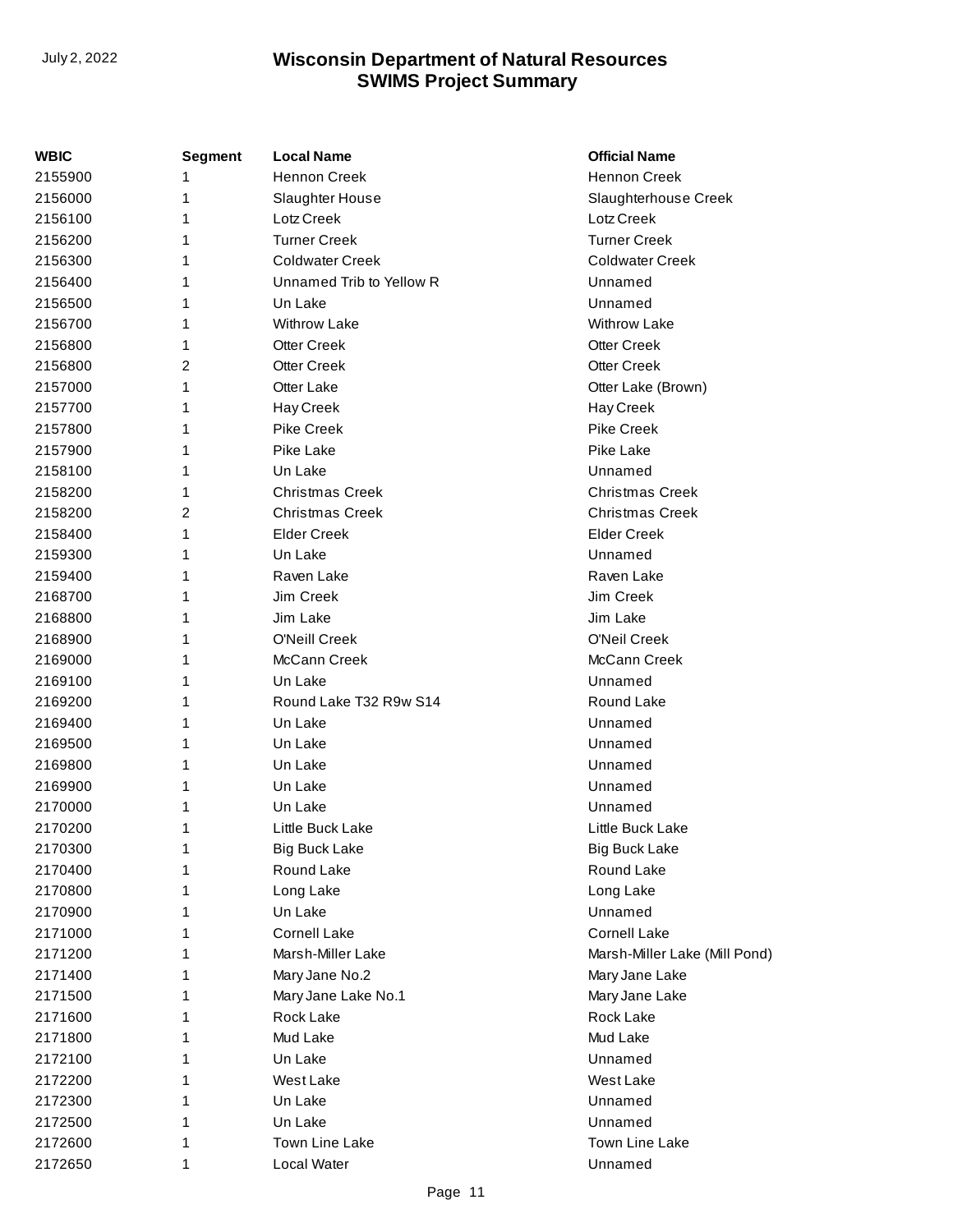| WBIC    | <b>Segment</b> | <b>Local Name</b>               | <b>Official Name</b>            |
|---------|----------------|---------------------------------|---------------------------------|
| 2172800 | 1              | O'Neil Creek Flowage #2         | O'Neil Creek Flowage #2         |
| 2173000 | 1              | O'Neil Creek Flowage Number One | O'Neil Creek Flowage Number One |
| 2173100 | 1              | Un Lake                         | Unnamed                         |
| 2173200 | 1              | Un Lake                         | Unnamed                         |
| 2173300 | 1              | <b>Highland Lake</b>            | <b>Highland Lake</b>            |
| 2173400 | 1              | Lowland Lake                    | Lowland Lake                    |
| 2173600 |                | Un Lake                         | Unnamed                         |
| 2173700 | 1              | Un Lake                         | Unnamed                         |
| 2173800 | 1              | Un Lake                         | Unnamed                         |
| 2173900 | 1              | Popple Lake                     | Popple Lake                     |
| 2174300 | 1              | Un Lake                         | Unnamed                         |
| 2174400 | 1              | Mud Lake                        | Mud Lake                        |
| 2174700 | 1              | Old Abe Lake                    | Old Abe Lake                    |
| 2174750 | 1              | Creek 17-13 (T30N, R7W)         | Unnamed                         |
| 2174800 | 1              | <b>Cushing Creek</b>            | <b>Cushing Creek</b>            |
| 2174900 | 1              | Cobban Creek                    | Cobban Creek                    |
| 2175000 | 1              | Minnie Creek                    | Minnie Creek                    |
| 2175100 | 1              | North Fork Bob Creek            | North Fork Bob Creek            |
| 2175200 | 1              | South Fork Bob Creek            | South Fork Bob Creek            |
| 2175200 | 2              | South Fork Bob Creek            | South Fork Bob Creek            |
| 2175400 | 1              | Un Lake                         | Unnamed                         |
| 2175600 | 1              | Un Lake                         | Unnamed                         |
| 2175700 | 1              | Finley Lake                     | <b>Finley Lake</b>              |
| 2175800 | 1              | Un Lake                         | Unnamed                         |
| 2175900 | 1              | <b>Firth Lake Creek</b>         | Firth Lake Outlet Creek         |
| 2176100 | 1              | Un Lake                         | Unnamed                         |
| 2176200 | 1              | <b>Firth Lake</b>               | <b>Firth Lake</b>               |
| 2176300 | 1              | Spring Creek                    | Spring Creek                    |
| 2176300 | 2              | <b>Spring Creek</b>             | <b>Spring Creek</b>             |
| 2176500 | 1              | Spring Creek Flowage No.1       | Spring Creek Flowage No. 1      |
| 2176800 | 1              | Un Lake                         | Unnamed                         |
| 2176900 | 1              | Un Lake                         | Unnamed                         |
| 2177000 |                | Un Lake                         | Unnamed                         |
| 2177100 | 1              | Un Lake                         | Unnamed                         |
| 2177300 |                | Spring Creek Flowage No.2       | Spring Creek Flowage No. 2      |
| 2177400 | 1              | Unnamed Lake                    | Unnamed                         |
| 2177600 |                | Smith Lake                      | Smith Lake                      |
| 2177700 |                | Jerome Lake                     | Jerome Lake                     |
| 2177900 |                | Un Lake                         | Unnamed                         |
| 2178100 | 1              | Oliver Lake No. 1               | <b>Oliver Lakes</b>             |
| 2178200 | 1              | Oliver Lake No.2                | <b>Oliver Lakes</b>             |
| 2178300 | 1              | Oliver Lake No. 3               | <b>Oliver Lakes</b>             |
| 2178400 | 1              | Bob Lake                        | <b>Bob Lake</b>                 |
| 2178500 | 1              | Little Bob Lake                 | Little Bob Lake                 |
| 2178700 | 1              | Un Lake                         | Unnamed                         |
| 2178900 | 1              | Hay Meadow Flowage No. 1        | Hay Meadow Flowage No. 1        |
| 2179300 | 1              | Un Lake                         | Unnamed                         |
| 2179400 | 1              | <b>Barr Lake</b>                | <b>Barr Lake</b>                |
|         |                |                                 |                                 |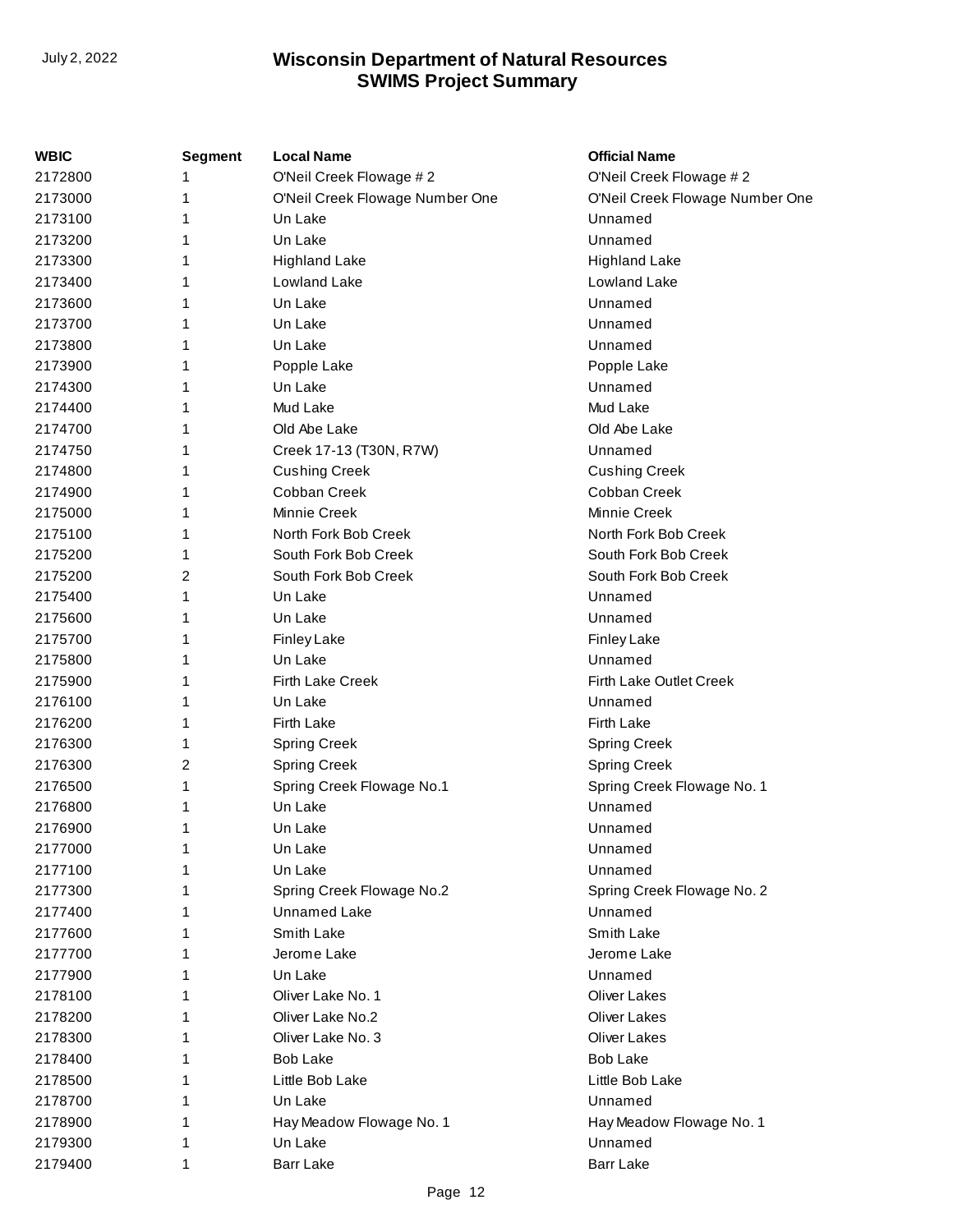| <b>WBIC</b> | <b>Segment</b> | <b>Local Name</b>                     | <b>Official Name</b>     |
|-------------|----------------|---------------------------------------|--------------------------|
| 2179500     |                | Beaver Lake                           | <b>Beaver Lake</b>       |
| 2179600     | 1              | <b>Black Lake</b>                     | <b>Black Lake</b>        |
| 2179660     | 1              | Odd Lake                              | Odd Lake                 |
| 2179700     | 1              | Evergreen Lake                        | Evergreen Lake           |
| 2179800     | 1              | Sunfish Lake                          | Sunfish Lake             |
| 2179900     | 1              | <b>Silver Bass Lake</b>               | <b>Silver Bass Lake</b>  |
| 2180100     | 1              | Hay Meadow Flowage No.2               | Hay Meadow Flowage       |
| 2180300     | 1              | <b>Tamarack Lake</b>                  | <b>Tamarack Lake</b>     |
| 2180500     | 1              | <b>Pickerel Lake</b>                  | <b>Pickerel Lake</b>     |
| 2180700     | 1              | Hay Meadow Flowage No.3               | Hay Meadow Flowage No. 3 |
| 2180900     | 1              | Hay Meadow Flowage No. 4              | Hay Meadow Flowage No. 4 |
| 2181000     | 1              | Lehman Creek                          | Leman Creek              |
| 2181100     | 1              | <b>French Creek</b>                   | French Creek             |
| 2181200     | 1              | <b>Clark Creek</b>                    | <b>Clark Creek</b>       |
| 2181400     | 1              | <b>Cornell Flowage</b>                | <b>Cornell Flowage</b>   |
| 2181400     | 2              | <b>Brunet Island State Park Beach</b> | <b>Cornell Flowage</b>   |
| 2181500     | 1              | <b>Fisher River</b>                   | <b>Fisher River</b>      |
| 2181600     | 1              | <b>Buck Creek</b>                     | <b>Buck Creek</b>        |
| 2181800     | 1              | Un Lake                               | Unnamed                  |
| 2182000     | 1              | <b>Beaver Creek</b>                   | <b>Beaver Creek</b>      |
| 2182200     | 1              | Mallard Flowage                       | Mallard Flowage          |
| 2182400     | 1              | Unnamed Trib to Fischer River         | Unnamed                  |
| 2184400     | 1              | <b>Unnamed Lake</b>                   | Unnamed                  |
| 2184600     | 1              | Un Lake                               | Unnamed                  |
| 2184900     | 1              | Holcombe Flowage North                | Holcombe Flowage         |
| 2184900     | 2              | Holcombe Flowage South                | Holcombe Flowage         |
| 2185100     | 1              | Un Lake                               | Unnamed                  |
| 2185200     | 1              | <b>Birch Creek</b>                    | <b>Birch Creek</b>       |
| 2185800     | 1              | <b>Miller Lake</b>                    | <b>Miller Lake</b>       |
| 2185900     | 1              | Un Lake                               | Unnamed                  |
| 2186100     | 1              | Robinson Lake                         | Robinson Lake            |
| 2186200     | 1              | Larose Lake                           | LaRose Lake              |
| 2186300     | 1              | <b>Cranberry Creek</b>                | <b>Cranberry Creek</b>   |
| 2186355     | 1              | Un Lake                               | Unnamed                  |
| 2186360     | 1              | Un Lake                               | Unnamed                  |
| 2186500     | 1              | Horseshoe Flowage                     | Horseshoe Flowage        |
| 2187000     | 1              | Jump River (Lower Main Stem)          | Jump River               |
| 2344100     | 1              | Mud Creek                             | Mud Creek                |
| 2344400     | 1              | <b>Tealey Creek</b>                   | <b>Tealey Creek</b>      |
| 2344500     | 1              | Un Lake                               | Unnamed                  |
| 2344700     | 1              | <b>Willow Creek</b>                   | <b>Willow Creek</b>      |
| 2344800     | 1              | Un Lake                               | Unnamed                  |
| 2345000     | 1              | Willow Creek Flowage No.1             | Willow Creek Flowage C1  |
| 2345200     | 1              | Willow Creek Flowage #2               | Willow Creek Flowage #2  |
| 2345400     | 1              | Willow Creek Flowage #3               | Willow Creek Flowage #3  |
| 2345500     | 1              | Meadows Lake                          | Meadows Lake             |
| 2345600     | 1              | <b>Boiler Lake</b>                    | <b>Boiler Lake</b>       |
| 2345600     | 2              | <b>Boiler Lake</b>                    | <b>Boiler Lake</b>       |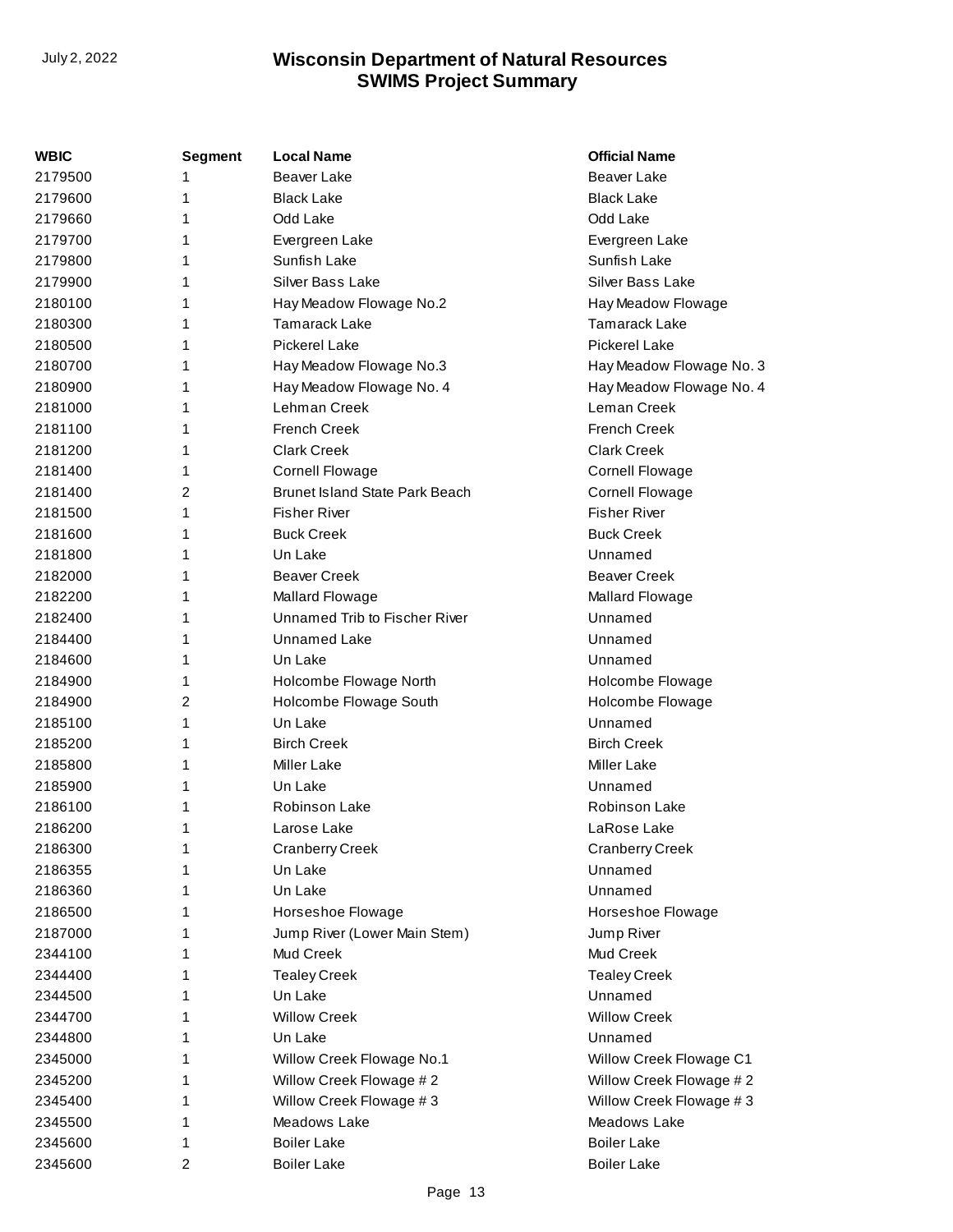| WBIC    | <b>Segment</b> | <b>Local Name</b>              | <b>Official Name</b> |
|---------|----------------|--------------------------------|----------------------|
| 2345700 | 1              | <b>Foster Creek</b>            | <b>Foster Creek</b>  |
| 2346000 | 1              | <b>Bradley Lake</b>            | <b>Bradley Lake</b>  |
| 2346100 | 1              | <b>Foster Lake</b>             | <b>Foster Lake</b>   |
| 2346300 | 1              | Un Lake                        | Unnamed              |
| 2346400 | 1              | Spence Lake                    | Spence Lake          |
| 2346500 | 1              | Local Water                    | Unnamed              |
| 2346800 | 1              | Local Water                    | Unnamed              |
| 2347000 | 1              | Picnic Lake                    | Picnic Lake          |
| 2347100 | 1              | Bass Lake #5                   | <b>Bass Lakes</b>    |
| 2347200 | 1              | Bass Lake No. 4                | <b>Bass Lakes</b>    |
| 2347400 | 1              | Bass Lake No. 3                | <b>Bass Lakes</b>    |
| 2347500 | 1              | Deer Lake                      | Deer Lake            |
| 2347700 | 1              | Local Water                    | Unnamed              |
| 2347725 | 1              | Local Water                    | Unnamed              |
| 2347750 | 1              | Un Lake                        | Unnamed              |
| 2347900 | 1              | Bass Lake No. 1                | <b>Bass Lake</b>     |
| 2348000 | 1              | Bass Lake No. 2                | <b>Bass Lake</b>     |
| 2348100 | 1              | Un Lake                        | Unnamed              |
| 2348155 | 1              | Un Lake                        | Unnamed              |
| 2348300 | 1              | Un Lake                        | Unnamed              |
| 2348500 | 1              | Unnamed Lake (T32n R07w S30-1) | Lowers Lake          |
| 2348700 | 1              | Plummer Lake                   | <b>Plummer Lake</b>  |
| 2348800 | 1              | Little Plummer Lake            | Little Plummer Lake  |
| 2350500 | 1              | Chain Lake                     | Chain Lake           |
| 2350800 | 1              | Schoolhouse Lake               | Schoolhouse Lake     |
| 2351000 | 1              | Granger Lake                   | Granger Lake         |
| 2351100 | 1              | <b>Calkins Lake</b>            | <b>Calkins Lake</b>  |
| 2351200 | 1              | <b>Cedar Creek</b>             | Cedar Creek          |
| 2351200 | 2              | Cedar Creek                    | Cedar Creek          |
| 2351400 | 1              | Long Lake                      | Long Lake            |
| 2351600 | 1              | Un Lake                        | Unnamed              |
| 2351800 | 1              | Dark Lake                      | Dark Lake            |
| 2352000 | 1              | Larrabee Lake                  | Larrabee Lake        |
| 2352200 | 1              | Herde Lake                     | Herde Lake           |
| 2352400 | 1              | Tammarack Lake                 | Tamarack Lake        |
| 2352500 | 1              | Henneman Lake                  | Henneman Lake        |
| 2352700 | 1              | Cedar Lake                     | Cedar Lake           |
| 2352800 | 1              | Number One Lake                | Number One Lake      |
| 2352900 | 1              | Number Two Lake                | Number Two Lake      |
| 2353000 | 1              | Number Three Lake              | Number Three Lake    |
| 2353100 | 1              | Number Four Lake               | Number Four Lake     |
| 2353200 | 1              | Sunfish Lake                   | Sunfish Lake         |
| 2353600 | 1              | Sand Lake                      | Sand Lake            |
| 2353900 | 1              | Un Lake                        | Unnamed              |
| 3000012 | 1              | Local Water                    | Unnamed              |
| 3000421 | 1              | Local Water                    | Unnamed              |
| 3000426 | 1              | Local Water                    | Unnamed              |
| 3000429 | 1              | Local Water                    | Unnamed              |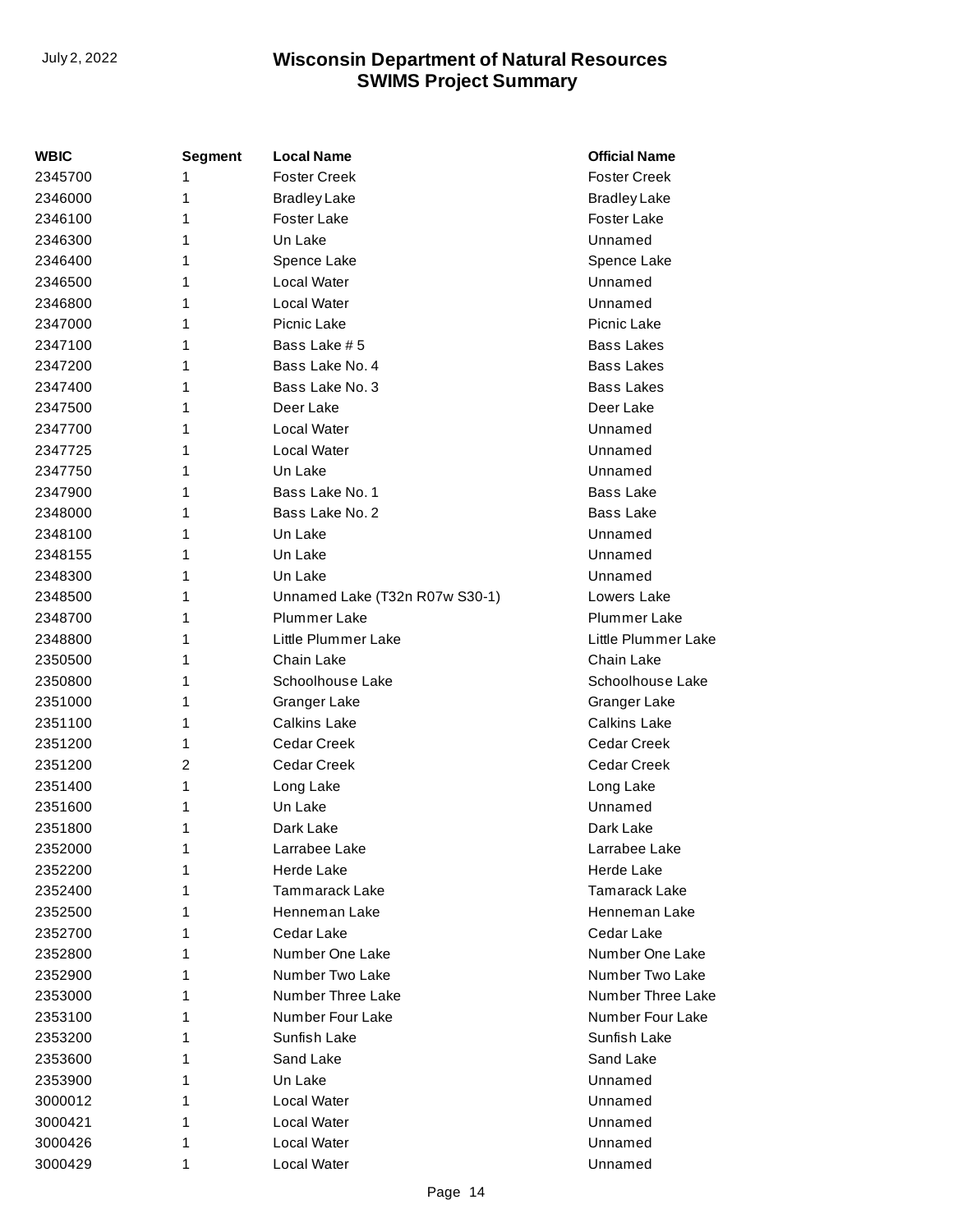| WBIC    | <b>Segment</b> | <b>Local Name</b>         | <b>Official Name</b> |
|---------|----------------|---------------------------|----------------------|
| 5007987 | 1              | Unnamed Trib to Hay Cr    | Unnamed              |
| 5008105 | 1              | Tributary to Duncan Creek | Unnamed              |
| 5008210 | 1              | Unnamed Creek 29-11       | Unnamed              |
| 5009509 | 1              | Local Water               | Unnamed              |
| 5009631 | 1              | Local Water               | Unnamed              |
| 5010031 | 1              | Local Water               | Unnamed              |
| 5010146 | 1              | <b>Unnamed Stream</b>     | Unnamed              |
| 5010477 | 1              | Unnamed Creek 27-12       | Unnamed              |
| 5011108 | 1              | <b>Unnamed Stream</b>     | Unnamed              |
| 5011292 | 1              | Local Water               | Unnamed              |
| 5011442 | 1              | Local Water               | Unnamed              |
| 5011447 | 1              | Local Water               | Unnamed              |
| 5011608 | 1              | Local Water               | Unnamed              |
| 5011643 | 1              | Local Water               | Unnamed              |
| 5011696 | 1              | Local Water               | Unnamed              |
| 5011716 | 1              | Local Water               | Unnamed              |
| 5011755 | 1              | Local Water               | Unnamed              |
| 5011909 | 1              | Local Water               | Unnamed              |
| 5011923 | 1              | Local Water               | Unnamed              |
| 5011945 | 1              | <b>Unnamed Stream</b>     | Unnamed              |
| 5012320 | 1              | Local Water               | Unnamed              |
| 5525875 | 1              | Local Water               | Unnamed              |
| 5525894 | 1              | Local Water               | Unnamed              |
| 5525896 | 1              | Local Water               | Unnamed              |
| 5526125 | 1              | Local Water               | Unnamed              |
| 5526222 | 1              | Local Water               | Unnamed              |
| 5526223 | 1              | Local Water               | Unnamed              |
| 5526272 | 1              | Local Water               | Unnamed              |
| 5526578 | 1              | Local Water               | Unnamed              |
| 5526593 | 1              | Local Water               | Unnamed              |
| 5526641 | 1              | Local Water               | Unnamed              |
| 5526682 | 1              | Local Water               | Unnamed              |
| 5526733 | 1              | Local Water               | Unnamed              |
| 5526780 | 1              | Local Water               | Unnamed              |
| 5526901 | 1              | Local Water               | Unnamed              |
| 5526950 | 1              | Local Water               | Unnamed              |
| 5527009 | 1              | Local Water               | Unnamed              |
| 5527190 | 1              | Local Water               | Unnamed              |
| 5527233 | 1              | Local Water               | Unnamed              |
| 5527239 | 1              | Local Water               | Unnamed              |
| 5527282 | 1              | Local Water               | Unnamed              |
| 5527300 | 1              | Local Water               | Unnamed              |
| 5527338 | 1              | Unnamed Lake              | Unnamed              |
| 5527355 | 1              | Local Water               | Unnamed              |
| 5527390 | 1              | Local Water               | Unnamed              |
| 5527402 | 1              | Local Water               | Unnamed              |
| 5527431 | 1              | Unnamed Lake              | Unnamed              |
| 5527437 | 1              | Local Water               | Unnamed              |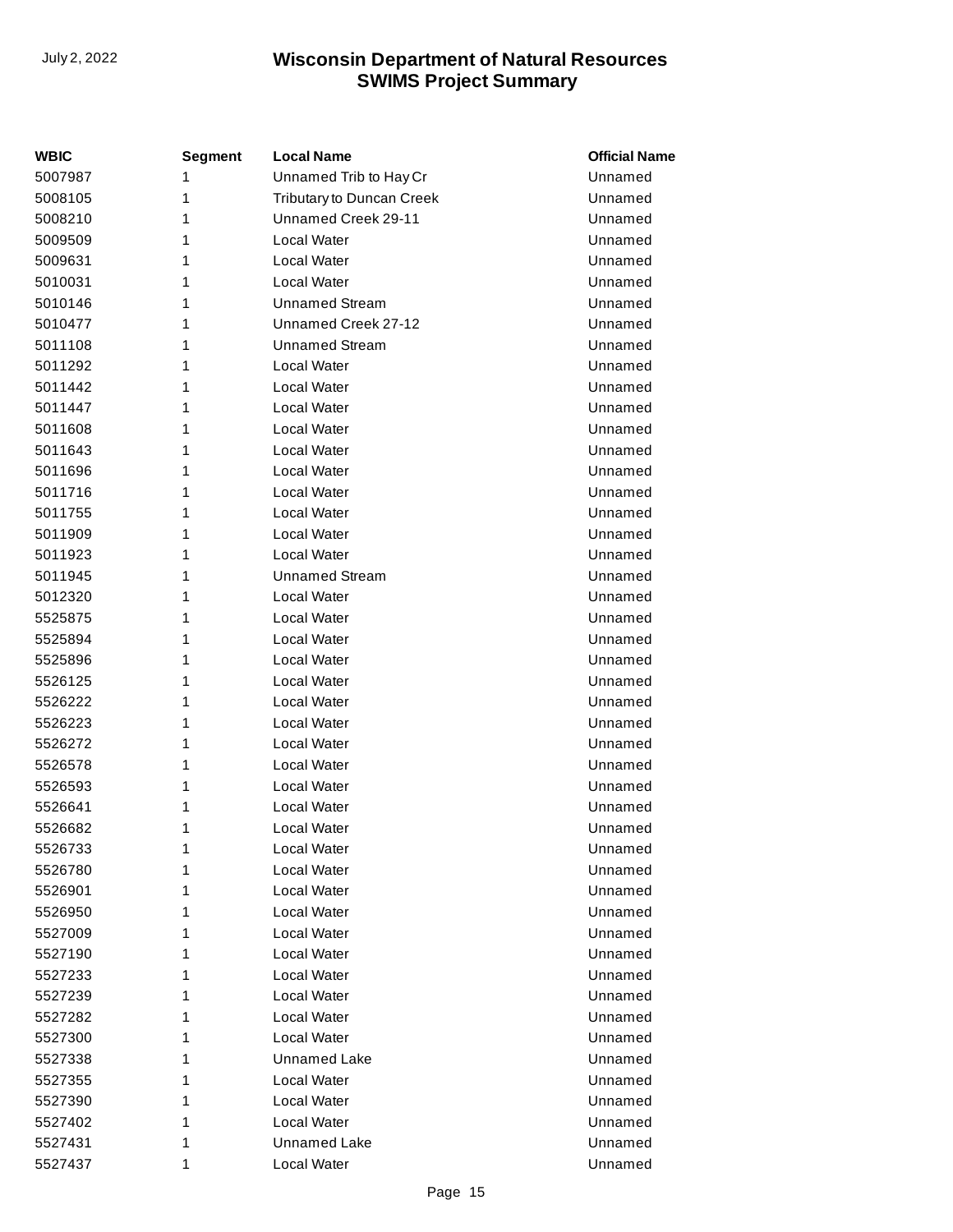| <b>WBIC</b> | <b>Segment</b> | <b>Local Name</b>  | <b>Official Name</b> |
|-------------|----------------|--------------------|----------------------|
| 5527441     | 1              | <b>Local Water</b> | Unnamed              |
| 5527472     | 1              | Local Water        | Unnamed              |
| 5527476     | 1              | Local Water        | Unnamed              |
| 5527508     | 1              | Local Water        | Unnamed              |
| 5527578     | 1              | Local Water        | Unnamed              |
| 5527585     | 1              | Local Water        | Unnamed              |
| 5527606     | 1              | Local Water        | Unnamed              |
| 5527664     | 1              | Local Water        | Unnamed              |
| 5527767     | 1              | Local Water        | Unnamed              |
| 5527885     | 1              | Local Water        | Unnamed              |
| 5527908     | 1              | Local Water        | Unnamed              |
| 5527924     | 1              | Local Water        | Unnamed              |
| 5527925     | 1              | Local Water        | Unnamed              |
| 5527965     | 1              | Local Water        | Unnamed              |
| 5527967     | 1              | Local Water        | Unnamed              |
| 5527987     | 1              | <b>Local Water</b> | Unnamed              |
| 5528009     | 1              | Local Water        | Unnamed              |
| 5528011     | 1              | Local Water        | Unnamed              |
| 5528066     | 1              | Local Water        | Unnamed              |
| 5528126     | 1              | Local Water        | Unnamed              |
| 5528127     | 1              | Local Water        | Unnamed              |
| 5528140     | 1              | Local Water        | Unnamed              |
| 5528210     | 1              | Local Water        | Unnamed              |
| 5528215     | 1              | <b>Local Water</b> | Unnamed              |
| 5528231     | 1              | Local Water        | Unnamed              |
| 5528236     | 1              | Local Water        | Unnamed              |
| 5528304     | 1              | Local Water        | Unnamed              |
| 5528325     | 1              | Local Water        | Unnamed              |
| 5528331     | 1              | Local Water        | Unnamed              |
| 5528371     | 1              | Local Water        | Unnamed              |
| 5528383     | 1              | Local Water        | Unnamed              |
| 5528393     | 1              | Local Water        | Unnamed              |
| 5528394     | 1              | Local Water        | Unnamed              |
| 5528412     | 1              | Local Water        | Unnamed              |
| 5528473     | 1              | Local Water        | Unnamed              |
| 5528480     | 1              | Local Water        | Unnamed              |
| 5528578     | 1              | Local Water        | Unnamed              |
| 5528579     | 1              | Local Water        | Unnamed              |
| 5528612     | 1              | Local Water        | Unnamed              |
| 5528630     | 1              | Local Water        | Unnamed              |
| 5528685     | 1              | Local Water        | Unnamed              |
| 5528688     | 1              | Local Water        | Unnamed              |
| 5528720     | 1              | Local Water        | Unnamed              |
| 5528819     | 1              | Local Water        | Unnamed              |
| 5528823     | 1              | Local Water        | Unnamed              |
| 5528907     | 1              | Local Water        | Unnamed              |
| 5528919     | 1              | Local Water        | Unnamed              |
| 5528944     | 1              | Local Water        | Unnamed              |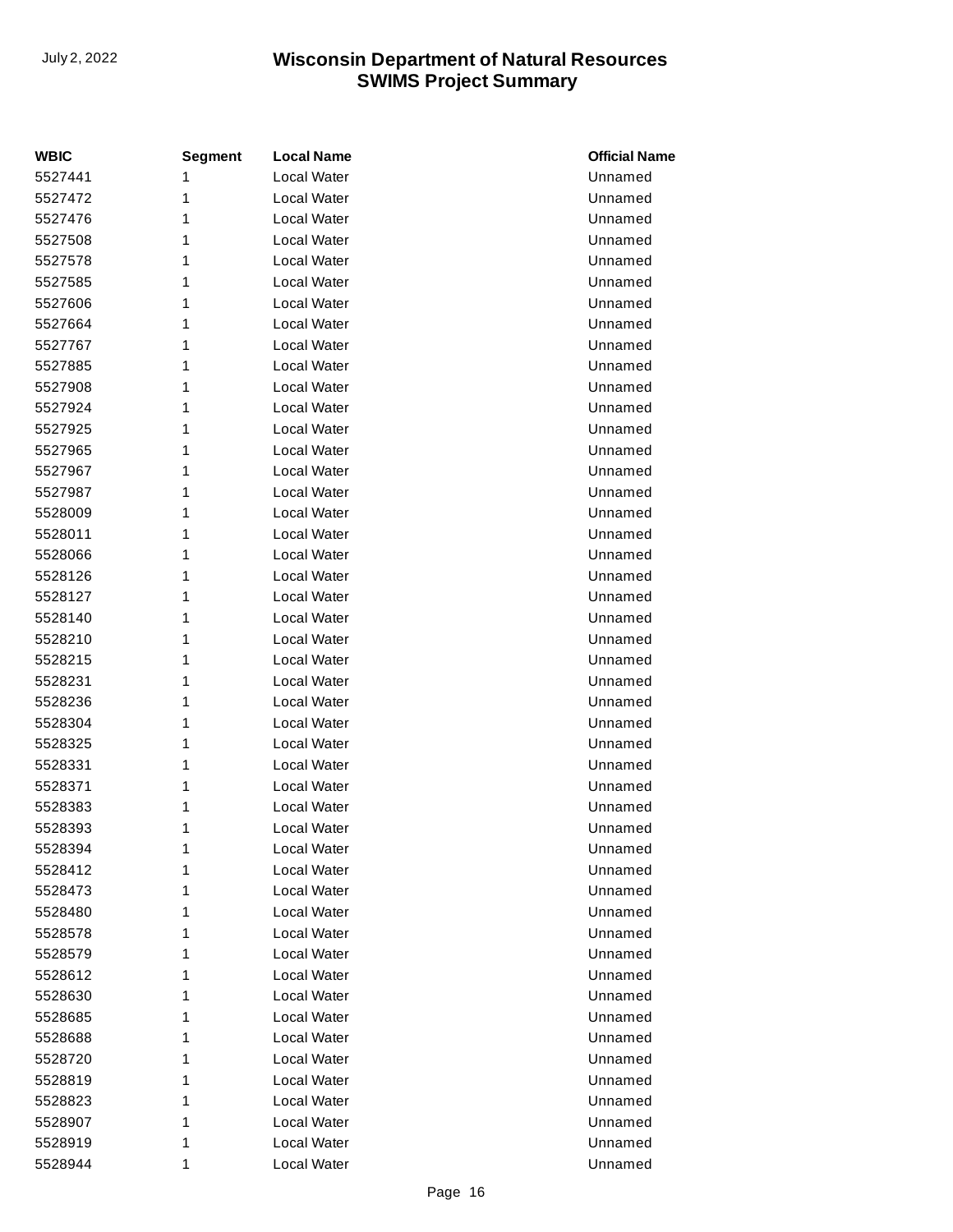| <b>WBIC</b> | <b>Segment</b> | <b>Local Name</b>  | <b>Official Name</b> |
|-------------|----------------|--------------------|----------------------|
| 5528961     | 1              | <b>Local Water</b> | Unnamed              |
| 5529014     | 1              | Local Water        | Unnamed              |
| 5529079     | 1              | Local Water        | Unnamed              |
| 5529117     | 1              | Local Water        | Unnamed              |
| 5529124     | 1              | Local Water        | Unnamed              |
| 5529147     | 1              | <b>Local Water</b> | Unnamed              |
| 5529242     | 1              | Local Water        | Unnamed              |
| 5529269     | 1              | Local Water        | Unnamed              |
| 5529412     | 1              | Local Water        | Unnamed              |
| 5529506     | 1              | Local Water        | Unnamed              |
| 5529509     | 1              | Local Water        | Unnamed              |
| 5529545     | 1              | Local Water        | Unnamed              |
| 5529556     | 1              | Local Water        | Unnamed              |
| 5529567     | 1              | <b>Local Water</b> | Unnamed              |
| 5529737     | 1              | Local Water        | Unnamed              |
| 5529847     | 1              | Local Water        | Unnamed              |
| 5530064     | 1              | Local Water        | Unnamed              |
| 5530076     | 1              | Local Water        | Unnamed              |
| 5530102     | 1              | Local Water        | Unnamed              |
| 5530196     | 1              | Local Water        | Unnamed              |
| 5530317     | 1              | Local Water        | Unnamed              |
| 5530413     | 1              | <b>Local Water</b> | Unnamed              |
| 5530515     | 1              | Local Water        | Unnamed              |
| 5530528     | 1              | Local Water        | Unnamed              |
| 5530577     | 1              | Local Water        | Unnamed              |
| 5530582     | 1              | Local Water        | Unnamed              |
| 5530709     | 1              | Local Water        | Unnamed              |
| 5530832     | 1              | Local Water        | Unnamed              |
| 5530997     | 1              | Local Water        | Unnamed              |
| 5531027     | 1              | Local Water        | Unnamed              |
| 5531030     | 1              | Local Water        | Unnamed              |
| 5531052     | 1              | Local Water        | Unnamed              |
| 5531114     | 1              | Local Water        | Unnamed              |
| 5531316     | 1              | Local Water        | Unnamed              |
| 5531403     | 1              | Local Water        | Unnamed              |
| 5531453     | 1              | Local Water        | Unnamed              |
| 5531643     | 1              | Local Water        | Unnamed              |
| 5531871     | 1              | Local Water        | Unnamed              |
| 5531904     | 1              | Local Water        | Unnamed              |
| 5531907     | 1              | Local Water        | Unnamed              |
| 5532155     | 1              | Local Water        | Unnamed              |
| 5532257     | 1              | Local Water        | Unnamed              |
| 5532427     | 1              | Local Water        | Unnamed              |
| 5532438     | 1              | Local Water        | Unnamed              |
| 5532530     | 1              | Local Water        | Unnamed              |
| 5532548     | 1              | Local Water        | Unnamed              |
| 5532753     | 1              | Local Water        | Unnamed              |
| 5532761     | 1              | Unnamed            | Unnamed              |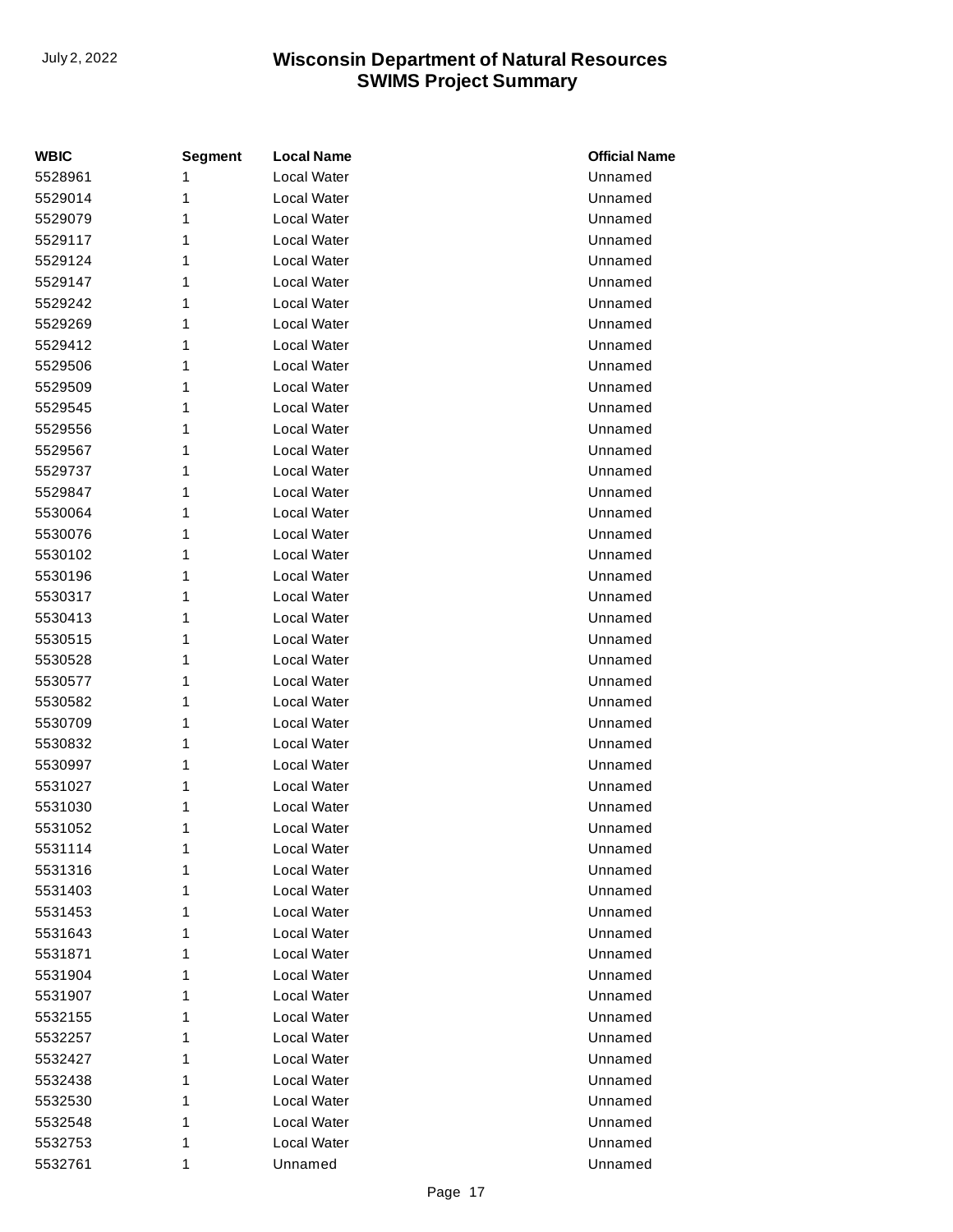| <b>WBIC</b> | <b>Segment</b> | <b>Local Name</b>   | <b>Official Name</b> |
|-------------|----------------|---------------------|----------------------|
| 5532842     | 1              | Local Water         | Unnamed              |
| 5532944     | 1              | Local Water         | Unnamed              |
| 5532945     | 1              | Local Water         | Unnamed              |
| 5532956     | 1              | Local Water         | Unnamed              |
| 5532973     | 1              | Local Water         | Unnamed              |
| 5533202     | 1              | Local Water         | Unnamed              |
| 5533386     | 1              | Local Water         | Unnamed              |
| 5533479     | 1              | Local Water         | Unnamed              |
| 5533573     | 1              | Local Water         | Unnamed              |
| 5533656     | 1              | Local Water         | Unnamed              |
| 5533689     | 1              | Local Water         | Unnamed              |
| 5534160     | 1              | Local Water         | Unnamed              |
| 5534413     | 1              | Local Water         | Unnamed              |
| 5534584     | 1              | Local Water         | Unnamed              |
| 5534615     | 1              | Local Water         | Unnamed              |
| 5534662     | 1              | Local Water         | Unnamed              |
| 5535109     | 1              | Local Water         | Unnamed              |
| 5535202     | 1              | Local Water         | Unnamed              |
| 5535343     | 1              | Local Water         | Unnamed              |
| 5535465     | 1              | Local Water         | Unnamed              |
| 5535556     | 1              | Local Water         | Unnamed              |
| 5535601     | 1              | Local Water         | Unnamed              |
| 5535622     | 1              | Local Water         | Unnamed              |
| 5535784     | 1              | Local Water         | Unnamed              |
| 5536039     | 1              | Local Water         | Unnamed              |
| 5536092     | 1              | <b>Unnamed Lake</b> | Unnamed              |
| 5536250     | 1              | <b>Unnamed Lake</b> | Unnamed              |
| 5536334     | 1              | Local Water         | Unnamed              |
| 5536772     | 1              | Local Water         | Unnamed              |
| 5584079     | 1              | Local Water         | Unnamed              |
| 5584112     | 1              | Local Water         | Unnamed              |
| 5584116     | 1              | Local Water         | Unnamed              |
| 5584146     | 1              | Local Water         | Unnamed              |
| 5584163     | 1              | Local Water         | Unnamed              |
| 5584174     | 1              | Local Water         | Unnamed              |
| 5584178     | 1              | Local Water         | Unnamed              |
| 5584195     | 1              | Local Water         | Unnamed              |
| 5584217     | 1              | Local Water         | Unnamed              |
| 5584219     | 1              | Local Water         | Unnamed              |
| 5588971     | 1              | Local Water         | Unnamed              |
| 5588989     | 1              | Local Water         | Unnamed              |
| 5588990     | 1              | Local Water         | Unnamed              |
| 5588995     | 1              | Local Water         | Unnamed              |
| 5589002     | 1              | Local Water         | Unnamed              |
| 5589006     | 1              | Local Water         | Unnamed              |
| 5589008     | 1              | Local Water         | Unnamed              |
| 5589024     | 1              | Local Water         | Unnamed              |
| 5589046     | 1              | Local Water         | Unnamed              |